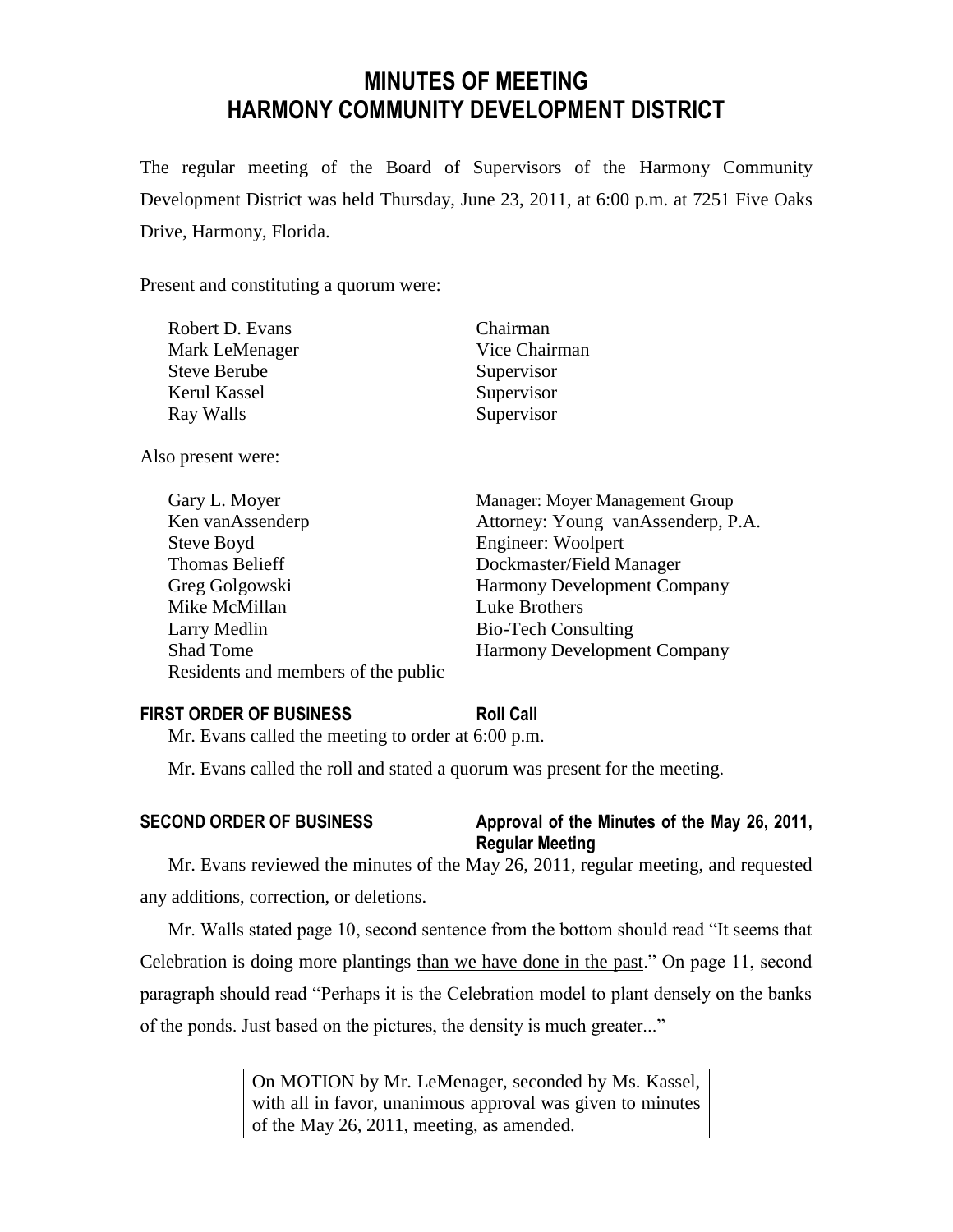#### **THIRD ORDER OF BUSINESS Subcontractor Reports**

#### **A. Landscaping – Luke Brothers**

Mr. McMillan reviewed the landscaping report as contained in the agenda package and is available for public review in the District Office during normal business hours.

Mr. Haskett stated things have improved a lot over the past couple months. The rain helped everything. They are current on their fertilizing and they had some work in that regard to make up for. They have been doing some deep-root fertilizations on some of the trees that were struggling. With all the struggles we have had over the past couple months, there have been vast improvements. I am extremely happy in the way things are going. There is always room for improvement. Looking over some of the plant material over the past couple months and even years, it just was not doing quite as well as it could have been, but they are starting to look much better because they have been getting the attention they have needed. There are turf areas that need some work and some irrigation areas that appear periodically. All in all, I think they are heading in the right direction.

Mr. Evans stated after the last meeting, Mr. Berube was going to meet with Mr. McMillan to count personnel. Has that been resolved?

Mr. Berube stated I am not going to say that we are happy, but we have an agreement on where we are with head counts. Since the last CDD meeting, at Mr. McMillan's request, we have had three meetings. Immediately after our CDD meeting, there were 13 people on site. A week or so later, there were 10 people on site. We met again last Friday and there were 13 people on site. That is a drop from the promise of 14 people that Mr. Pete Lucadano promised us very specifically from three months ago. Mr. McMillan counters that we have some days when there are 15 people here and other days when there are 13 or 14. The count in his estimation averages to 14, but I do not agree with that. I think the average is lower. However, having said that, take it for what it is worth. I do not think we are getting our 14 guaranteed staff members five days each week. Mr. LeMenager raised the issue about developer services being done with the same CDD crews, and I think that still happens from the regular crew.

Mr. McMillan stated when Mr. Lucadano submitted that proposal, he worked with Mr. Haskett on the number of 14 people, which also included doing work for the developer, for David Weekley Homes and the sales group. That work was included in the total number of personnel on site.

Mr. Evans asked is he getting the job done?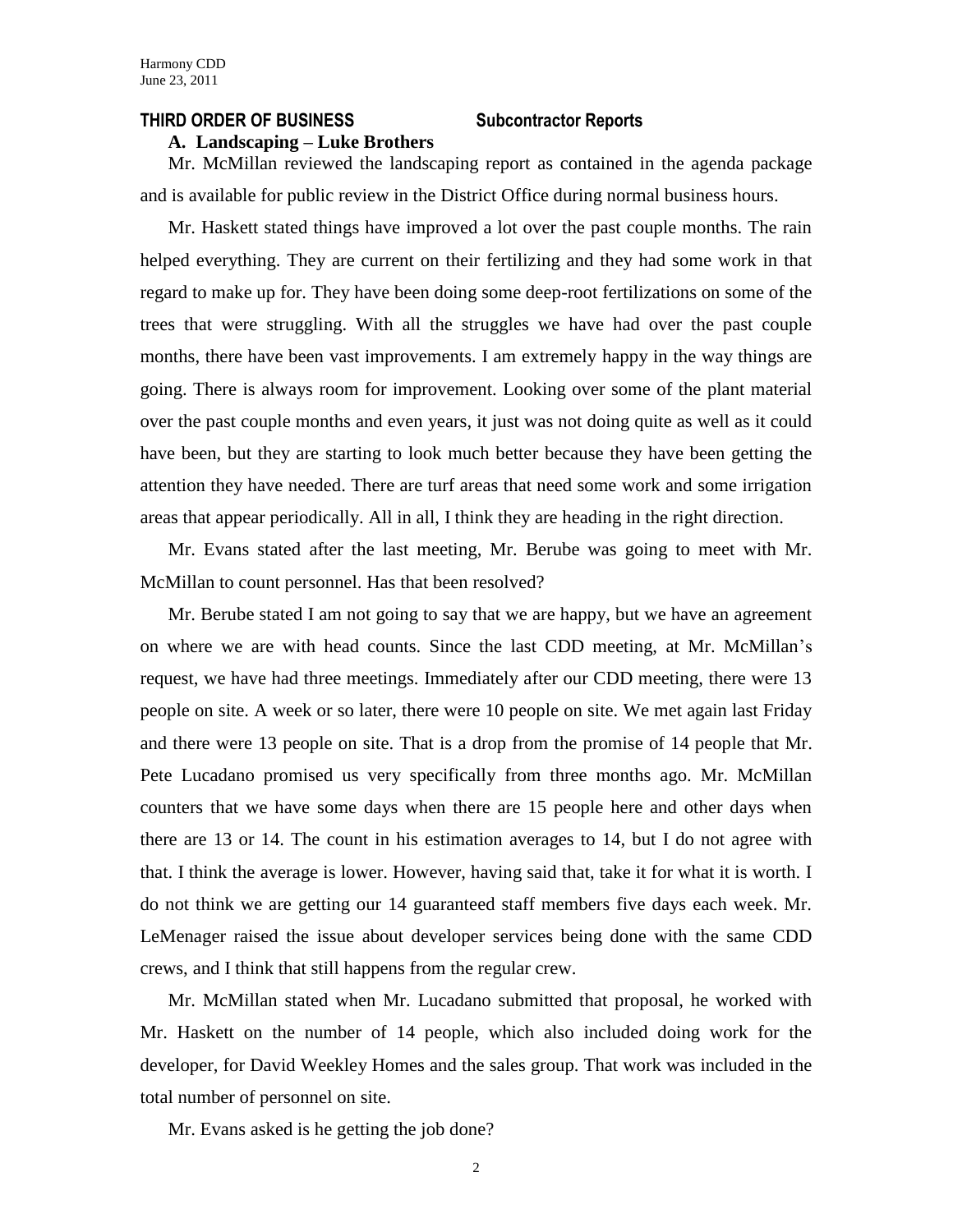Mr. Haskett stated yes.

Mr. Evans stated we are not paying them on an hourly basis but on a contract basis. I am trying to look at the big picture. Luke Brothers is in a locked contract price. Fuel prices have varied greatly, as have labor prices. Fertilizer is hard to get a good figure on performing that work. There are many moving parts to get the job done at a fixed price. I am trying to figure out if we are more concerned with how many bodies we have on the job or are we more concerned with the quality for the project? It does not matter to me if it takes 2 people or 50 people. I believe we are more concerned with the quality of the product. We are trying to get the best product for the price we agreed to. I do not care how you do it.

Mr. LeMenager stated my wife and I go for walks most mornings, and we made it a point the past two mornings to look carefully at all the inhabited neighborhoods. We made a point to walk all the pocket parks and tried to take a close look at everything. My wife is a pretty good gardener, and the only area that seemed to be a letdown was the turf along Cat Brier bordering on the golf course. Other than that, especially above ground level, we thought it looked awfully good, and better than it has been especially edging the grass and how crisp that looks. Since the change in management, it is noticeable. There are still a few areas to improve, but given that we are in a record drought and how many millions of square feet of grass we have, I think they are doing certainly an acceptable job overall.

Mr. Walls stated I drive down Schoolhouse Road every day, and there is a lot of dead grass and weeds in the grass all along that roadway from the roundabout to the school. There are a lot of rough patches in there that I would like to see more attention.

Mr. McMillan stated the labor crews have fluctuated, and I am training my staff to correct the problems that have been here as far as fertilizing and trimming the shrubs. We have a good core of 14 crew members and a good crew working on the pocket parks. Some of the areas arose a couple weeks ago when we realized a problem with the irrigation system. We found the zones that were really bad, including Cat Brier north of the dog park by the golf course, Schoolhouse Road on the right side, Five Oaks Drive. Those zones were not running. I have been working with Mr. Mike Walker from MAXICOM for assistance on zones that I want to run more often because they have been running for an undetermined length of time. We saw the stress and started addressing it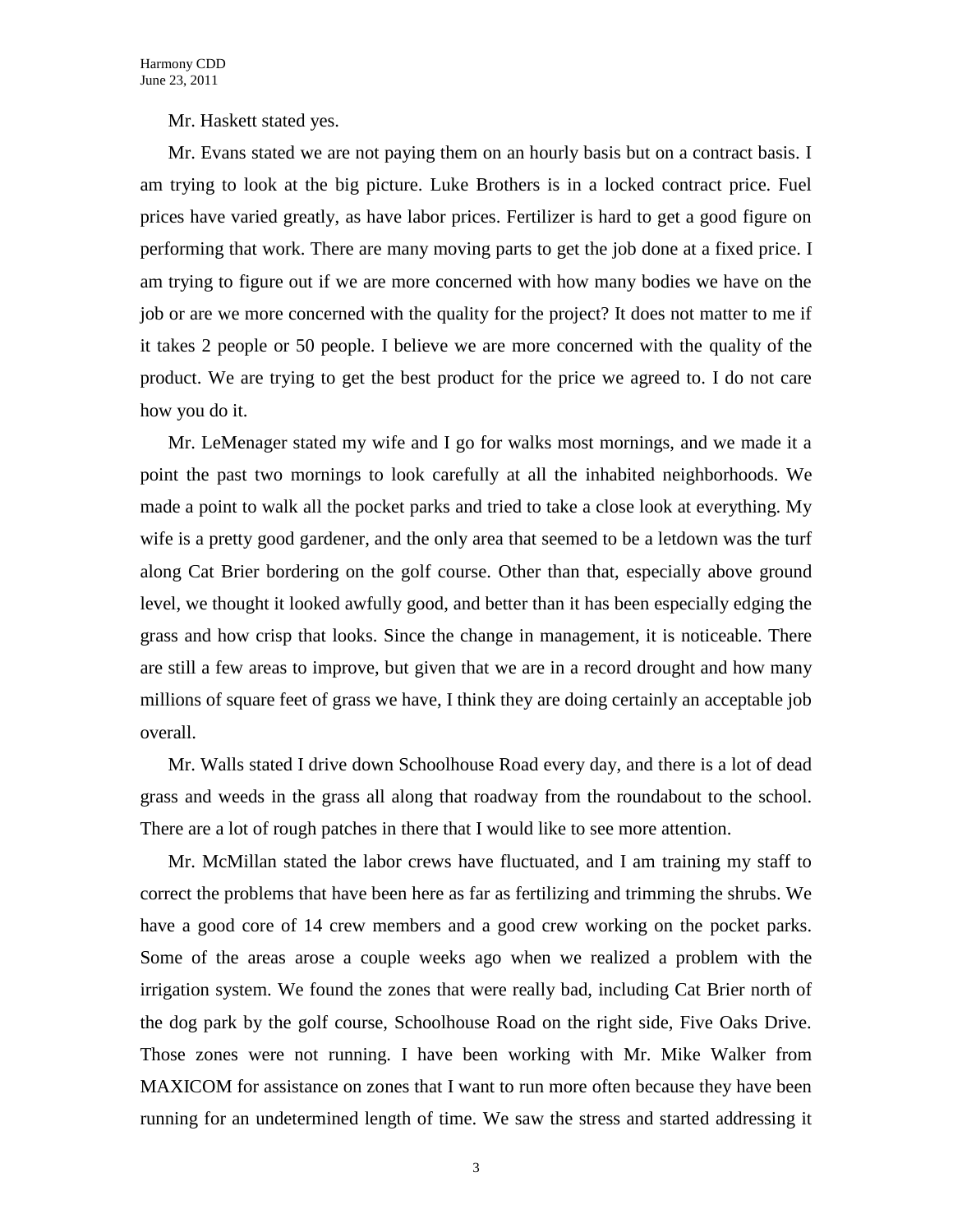immediately. If we had not been here, we would have lost pallets of sod and thousands of square feet of turf instead of just the rough patches that you see. I think the fertilizer helped that significantly, but we are still working to complete the entire area as well as keeping up with our schedule and utilizing the parks crew.

Ms. Kassel stated our contract with Luke Brothers does not specify how many people need to be on site. We are looking for compliance with the contract and a good-looking product. Our contention about the number of people you have on site is simply related to the fact that without the appropriate number of people, you will not be able to have the product. I think that has been the reason we focused on how many people are on site. Truthfully, it is not about how many people you have on site; it is about the job getting done. We assumed the job was not getting done because of the lack of people. It does look considerably better. It has a ways to go. It is quite interesting that all this time has lapsed with these zones not going on and no one knew about them. I wonder if there is some way you can ensure that kind of thing does not happen in the future.

Mr. McMillan stated I would at the very least request that I have the ability to log on to these systems so that if I see an area that is dry, I can check the computer over the past couple days and see if that zone is running or not. That would allow us to head off a lot of the problem.

Mr. Haskett stated when they perform their monthly inspections, they go to the controller—there are 23 on site—and log into the MAXICOM system. They will run those manually through their cycles to check all the heads. The heads all come on and get repaired as needed. That is completely different from the MAXICOM running the heads. Even though the zones will come on at the controller, MAXICOM is telling them to do a different thing. There were a few areas, especially on Cat Brier, that defaulted out to 10 or 11 minutes, compared to south Cat Brier that was running 37 or 38 minutes with the same kind of heads. We found they were running but not for a sufficient amount of time. Some areas were switched over to different zones, and it was probably getting by the past few years with the same issues. Now that the drought came on this year, it became evident that there was a problem, which is when we started looking into the MAXICOM system and all the reports that are generated.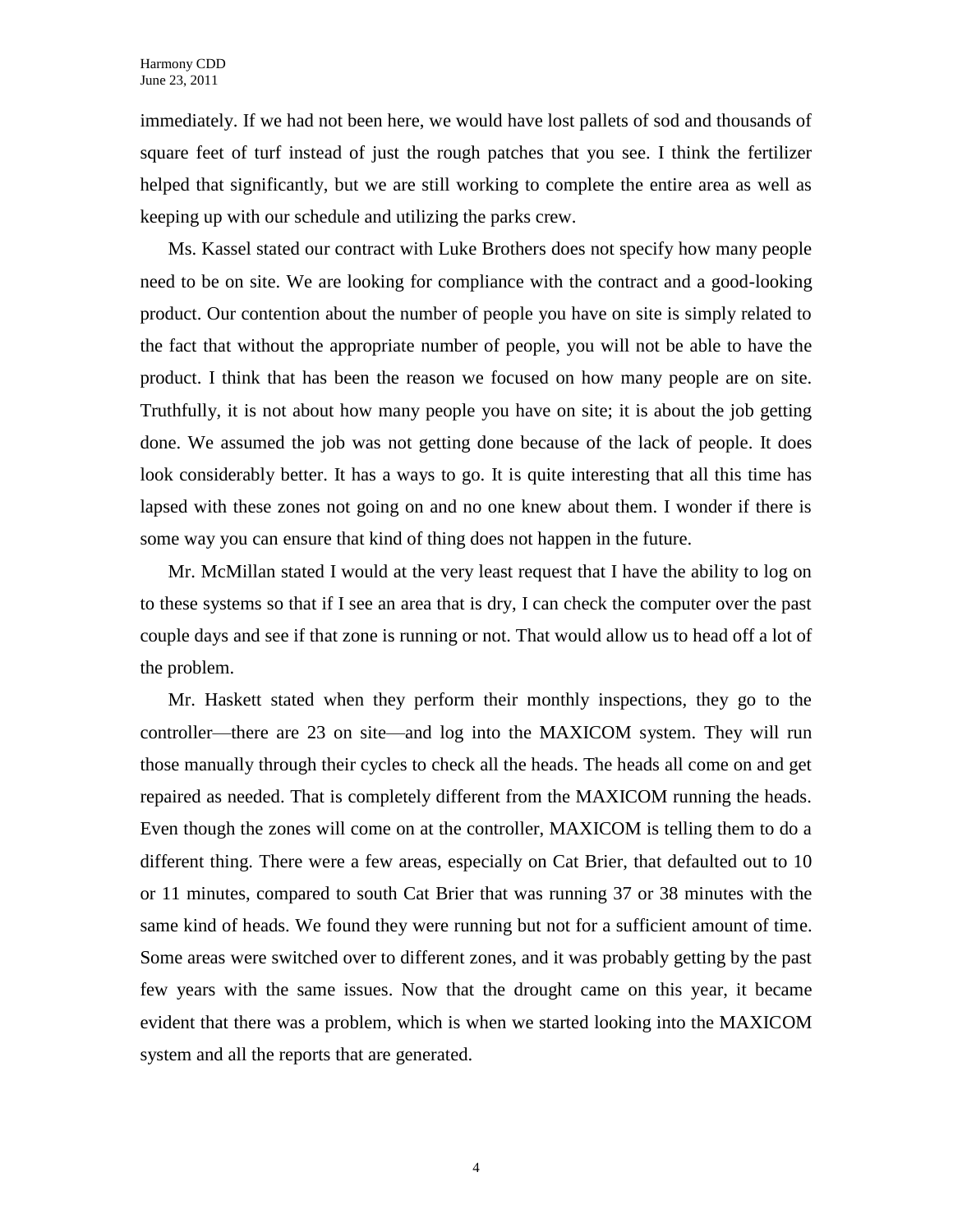Ms. Kassel stated we are paying Walker Services \$250 each month to monitor the MAXICOM system. How can this have happened when we are paying for him to monitor things?

Mr. Golgowski stated they do not check it daily but they check it several times a week. He monitors the system at a remote location and does not know what happens on the site. Over the years, adjustments have been made. For whatever reason, that did not get translated to the system. Finally we found someone who has some irrigation capabilities that we did not have before. We asked for a report and an audit and saw these deficiencies. We do not pay for daily reports but we can if that is the level that is needed.

Mr. Berube asked can we circumvent this and bring that monitoring in-house and give Mr. McMillan control of that system here? I understand it is web based.

Mr. Golgowski stated yes, you can do that. We looked into that to see if there was a way to allow Mr. McMillan access, but it is not setup that way. Mr. McMillan and his crew are competent. We are trying to manage our water resources adequately but yet still getting enough water from the system while not overdoing it. There are many companies who will open valves and let them run, but I would not recommend we turnover this service to any landscape company.

Mr. Walls stated my issue is that we hold our landscape company accountable that the grass is not green, so they may be getting blamed for something they cannot control. That is unfortunate. The fact is, we monitor the water bills every month. We all see them and we know how much we pay compared to the budget. I do not have a problem giving Luke Brothers control over the water so that they can do their job. If we see the water bills are getting incredibly high, then we talk with Mr. McMillan. If that is what it takes to satisfy the Board and the community, I do not have a problem with it.

Mr. Berube stated to address the concern about allowing Luke Brothers to control the water, I was going to have a different presentation tonight, which is why I met with Mr. McMillan last week to get his side. I talked with Mr. McMillan three weeks ago and told him to just turn on the water and see what happens, and if anyone has a problem with it, I will take responsibility for it. He did not do that because his cooler head prevailed and he knew the rules about running the water and staying within regulations. I understand Mr. Golgowski's concern about letting the landscaper turn on the water and just letting it go, resulting in huge water bills. I do not think Mr. McMillan will do that. We have a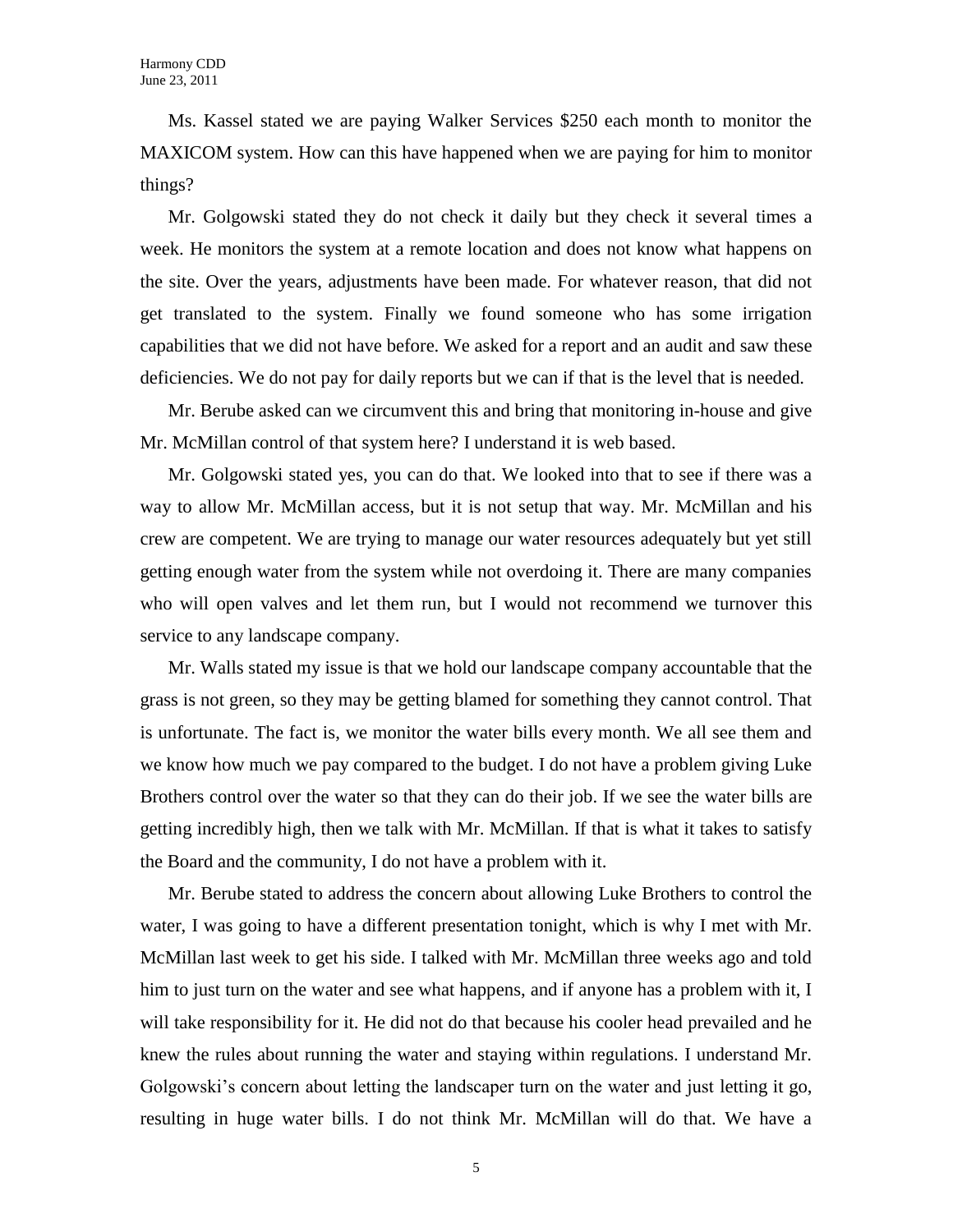contract that holds them responsible for keeping everything green and alive. The one thing that keeps it alive—water—he does not have control over. I do not think that is right. Along with the comment by Mr. Walls, we see the financials and the water bills every single month in detail. If we can, I would like Mr. McMillan to have on-site ability to run the water and reports as needed, whatever we can do. I think if Mr. McMillan can perform that function, then I would imagine we do not need the services of Walker.

Mr. McMillan stated I am very confident of our abilities to monitor that system. I have not used MAXICOM before but I have operated other systems like that one.

Mr. Berube stated the reality is, we got to the point where we are now with someone sitting in an office somewhere running it remotely without the right contact, and we have a mess out here. I am very confident that if we have to replace the square footage of sod that is damaged and dying, it will be a lot more than what our increase might be in water bills. There are thousands of square feet of sod that will probably need to be replaced because it does not have enough water, yet we are going to tell Luke Brothers it is their problem and they will say it is our problem. In the meantime, the water has not been on, at whoever's fault.

Ms. Kassel asked what I do not understand is if Mr. Walker was checking the system a couple times week, even so, how could he not have noticed that there was some difference? No one wants him to necessarily do this every day, but why can he not print and email a report so that our staff can be reviewing it? I do not understand why we are paying \$250 each month for services that we do not seem to be getting.

Mr. Evans stated if you run them manually, they work fine. Mr. Walker programmed it to run 30 minutes per cycle but it was only running 10 minutes per cycle. Was it something in the software or was he only programming it to run 10 minutes?

Mr. Golgowski stated the MAXICOM system receives data from the weather station that is here on site, and it calculates based on temperature, wind, evaporation and other things how much water is needed to replace what has been lost. That will vary from day to day, depending on the weather. There are different factors you insert as to if you want one-half-inch replacement, one-inch replacement or more. For some reason, the Cat Brier side was lower than everything else, and I do not know why. Other zones had been shut off entirely that were bubblers, which are hoses that go on new trees. After the trees are established, they are turned off, and that is what happened. When we added new turf in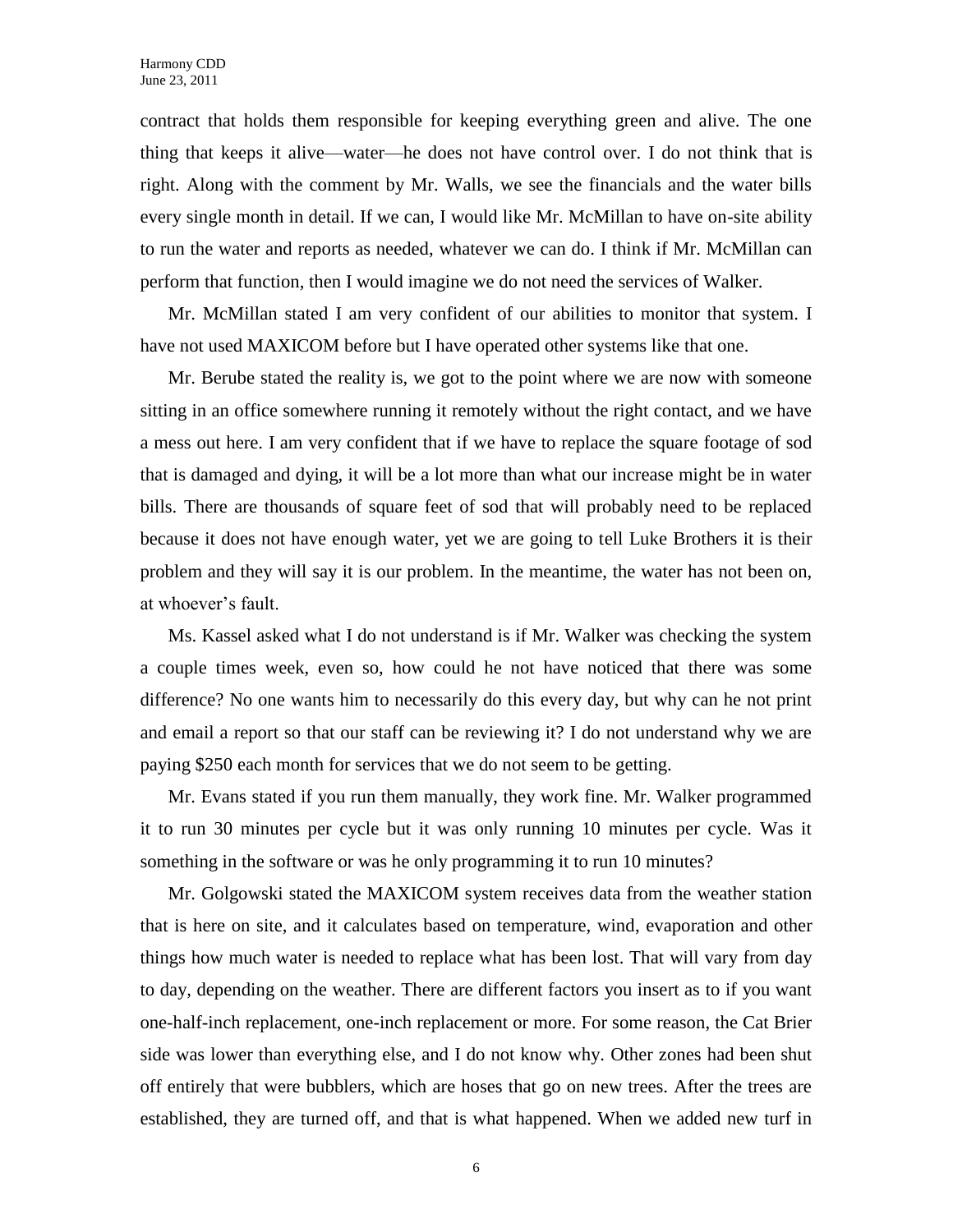the bubbler zones, they stayed turned off. The bubblers at the Swim Club were also shut off, and at some point the plants were replaced yet those bubblers were not turned back on. The communication was not happening. Mr. McMillan should be able to talk to Mr. Walker and indicate the changes that were made so the system could be adjusted. It is one thing to be able to work the MAXICOM system in the field and another thing to be able to work it in the office.

Mr. Berube stated I suspect there is more to this than having a glitch somewhere. Someone did not do as they needed to do. We have 25 recycled meters in our water bill. I looked at the bills for the last few months. In April and May, everyone will agree that we were really dry. The system should have been throwing water to make up for the lack of rain. Sixteen of the 25 water bills had flat usage or lower usage, while nine increased slightly over the yearly trend. The way I look at it, we should not have 16 out of 25 trending down during these dry months. This supports what Mr. McMillan told me the other day that seven zones were off completely.

Mr. McMillan stated not all the parks are on separate zones. Six of them had their own clock.

Mr. Berube stated the bottom line is, I think we need to give them an opportunity to bring this service in-house. The worst that happens is something goes wrong, but we already have a demonstration of what goes wrong now. We are spending \$250 each month for monitoring, and it is not in-house. We try to bring everything else in-house, so why not this? We are talking about running a water system?

Ms. Kassel stated I understand why you think that is a good idea. I think if the inhouse knowledge base was comparable to the knowledge base that we are getting now with an outside contractor, that is an easy decision. But I do not think the inside people who will be monitoring this system have that knowledge. I am guessing that is why Mr. Golgowski feels quite strongly that it would be a bad idea because that knowledge is not there to run the system appropriately.

Mr. LeMenager stated I heard Mr. Golgowski say that we have a terrific person now but how do we know that his replacement will be savvy enough in the future to handle it.

Mr. Golgowski stated my comments are based on working with landscape companies for seven or eight years, and they are just not savvy enough on the system. The only reason we were able to make the change is because Mr. Walker knew what to do.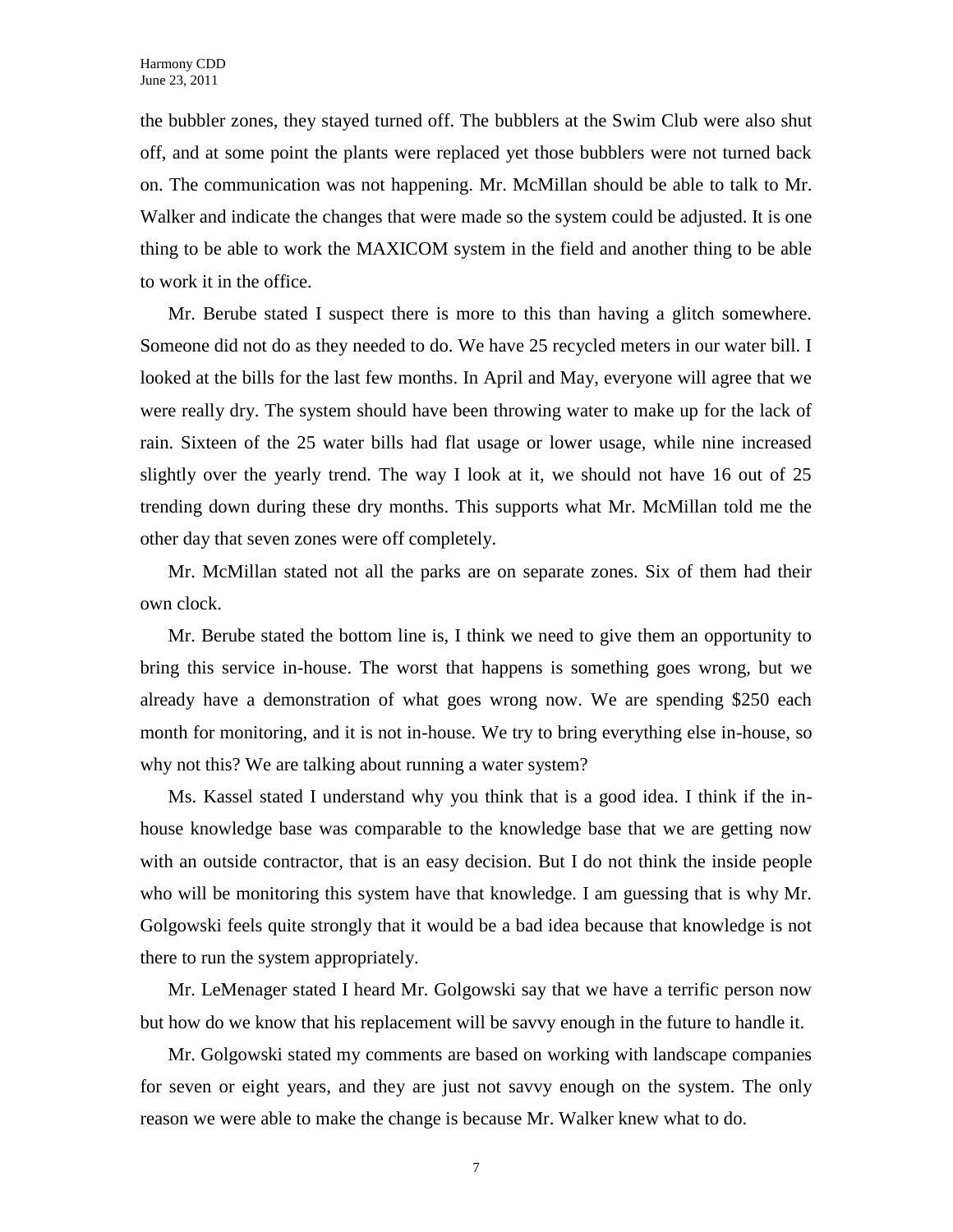Mr. LeMenager stated I will go with Mr. Golgowski's recommendation. On a related matter, I want to applaud the wildflowers and trying to have a back-to-nature look, which I mentioned earlier today in our workshop. The bottom line is that our community along U.S. 192 does not look good. We had one month of beautiful red flowers and now, the first impression that anyone has coming to our community for the first time is that we are broke and cannot afford to landscape the front entrance. The red looked beautiful for one month, but let us not trade 11 months of "woe" for one month that looks beautiful. I do not know if that is an issue for Luke Brothers or not, but I think they are responsible for maintaining the CDD property in that area. We need to do something about it because it looks awful.

Mr. Evans asked is that part of the flower enhancement program?

Mr. Golgowski stated it was an experiment.

Mr. LeMenager stated it did not work.

Ms. Kassel stated I think most of it is due to the drought.

Mr. Golgowski stated there was an infestation and we had seed heads that kept regenerating. The soil was not conducive to this type of planting.

Mr. LeMenager stated right now all you see is the soil. My wife and I were looking at that driving out of town a couple days ago, and I commented to her that the County's park that they do not maintain at all looks better than ours. That says something.

Mr. Haskett stated the irrigation had broken heads at the fence line, which threw out water 15 feet, which is why you see a little bit of the wildflowers and anything to the pavement edge is not irrigated. The developer will work with Luke Brothers to see what it will take to install irrigation in that area to keep stuff alive. That part will get better.

Mr. LeMenager stated the problem is, you get a lot of weeds that grow up in there and someone has to physically remove the tall weeds. We are talking about the first thing people see when they drive up to the community. I have no problem with that along the walk from the pond behind the school. That is a nice wild look there, but not on our front door.

Mr. Evans asked is there a suggestion for them to plant something other than wildflowers?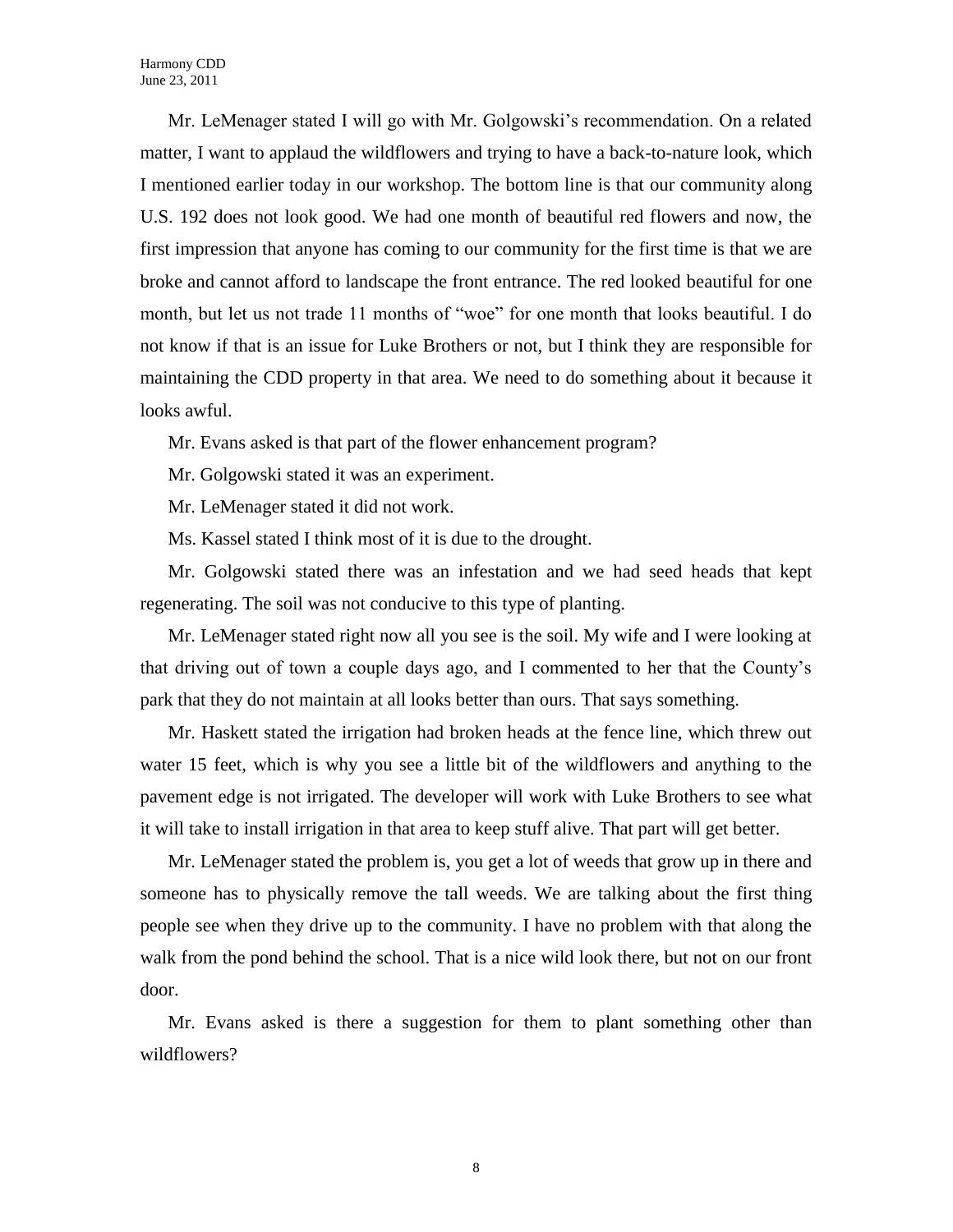Ms. Kassel stated this was an experiment, and the drought had something to do with its ineffectiveness. We need to make other plans and take those facts into consideration in creating a new plan for what we are going to do there.

Mr. Walls stated I would like to see a proposal to fix that up, but not just that strip but the whole entrance on the west side as I mentioned in the budget workshop. It is lacking and there is nothing good to look at there. I would like to see perhaps some crepe myrtles or something with color and some shrubs that can be trimmed neatly.

Mr. LeMenager stated Turtle Creek is bankrupt, but they look better at their front door than we do.

Mr. Haskett stated I will put something together for your consideration.

Mr. Berube asked have we decided that we are not going to give onsite control of the MAXICOM system to Luke Brothers? Can we at least have limited transfer of control to them?

Ms. Kassel asked or at least can we provide weekly reports to Mr. McMillan?

Mr. LeMenager stated weekly or as often as Mr. McMillan wants to receive them.

Mr. Berube stated I understand that Mr. McMillan will need to email Mr. Golgowski, who will request the reports from Mr. Walker.

Mr. Golgowski stated that is not efficient; Mr. McMillan can request them directly from Mr. Walker.

Mr. Haskett stated that has already been occurring.

Mr. Walls asked is that going to help?

Mr. McMillan stated yes, it will help. At the very least, I would like to be able to ask Mr. Golgowski questions about certain things that I see. I will work with Mr. Walker and try to develop that relationship. I would feel better if I could get on the system and note that a certain clock is not running like it needs to.

Ms. Kassel asked can you not do that based on a report that you will be receiving?

Mr. McMillan stated right now, I am getting reports only for that day, not for the past four or five days. If the turf shows signs of stress, it is not from what happened the day before but it can be from what happened up to a week ago. When trees show stress, it is from what happened in the past couple months. Shrubs take a couple weeks to show stress. That is what I want to be able to look at when we look at managing the entire landscaping.

9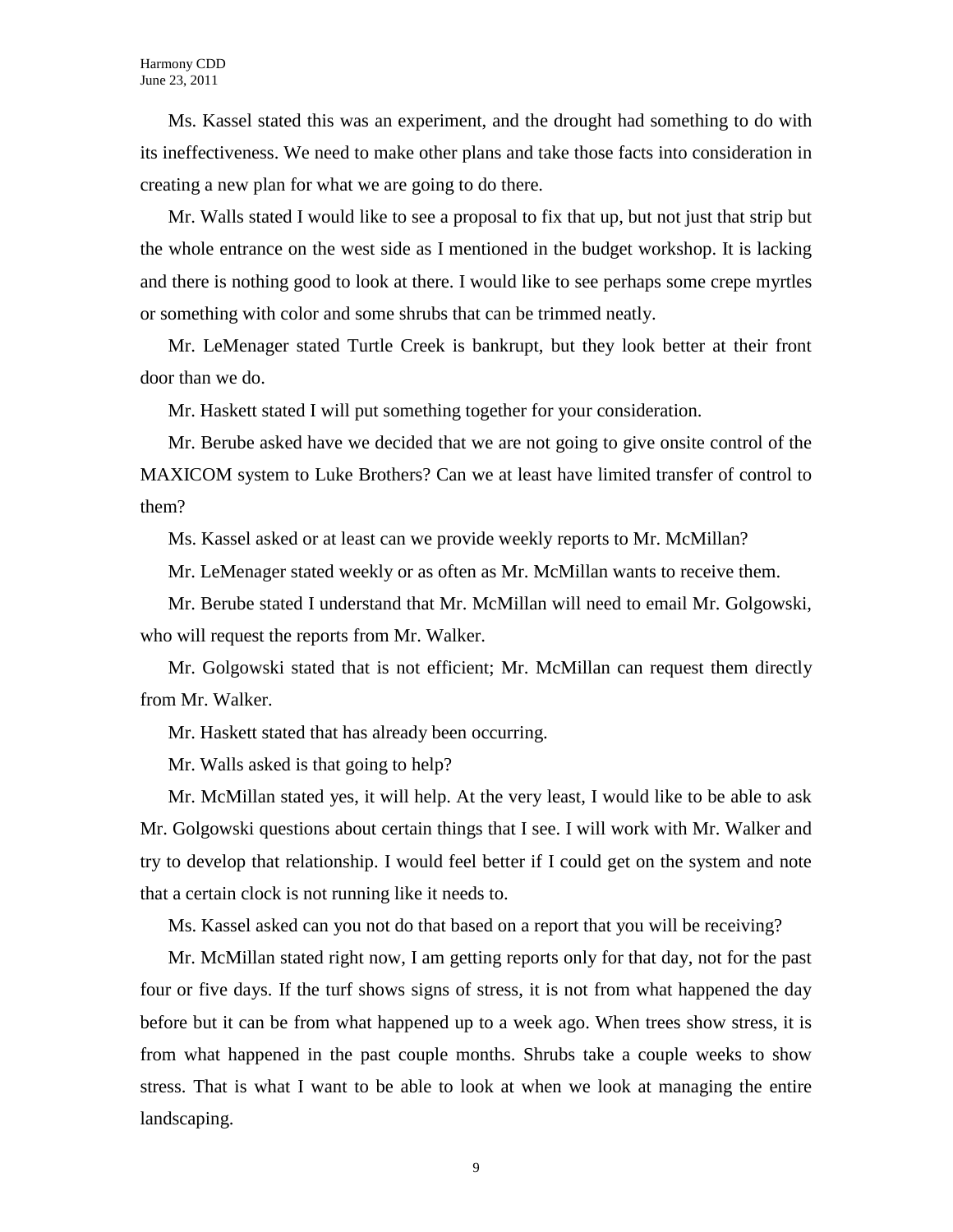Ms. Kassel asked the reports can only show a 24-hour period? They cannot show a week period of time?

Mr. Golgowski stated we can go back years and provide that data.

Ms. Kassel stated I suggest you continue with Mr. Walker and request the reports you need and then let us know next month how that communication process is going and how the reports are working. We can discuss it further at that time.

## **B. Aquatic Plant Maintenance**

## **i. Bio-Tech Consulting Report**

Mr. Medlin reviewed the monthly aquatic plant maintenance report as contained in the agenda package and is available for public review in the District Office during normal business hours.

Mr. Medlin stated we treated the ponds twice this month and started working on the buffers to install plants. Things are growing pretty well. The water is really low but our established and new plants are growing fine. They look good and are standing straight up. We have a few problems with algae in a few locations, but nothing major.

## **ii. Pond Management Proposals**

Mr. Evans stated the Board now has a magnitude of dollars that we can consider applying before the end of this fiscal year after the discussion from our budget workshop earlier today. There were also some comments about the best utilization of those dollars. Should it be the density of planting that is proposed along the entire shoreline? There were a number of variables that were discussed. Since we have a scope of what we will consider spending, which is \$12,000 to \$15,000, we need you to tell us the best use of our resources for those plantings. We have a good idea of what it will cost to do Lakeshore Park but we can stretch out the dollars on that pond and have a lower density or not plant the entire shoreline.

Mr. Golgowski stated I would focus on one pond and get it where you want it. It is like with landscape, you can install it sparsely and hope that it will grow in, or you can focus on areas and plant cannas.

Mr. Evans stated we are looking for your best recommendation within that dollar amount. I would like to have your recommendation include the pond to plant, the mix of plants, and the densities which may vary in certain areas on the shoreline. Tell us where you think this program would be best to implement to achieve our objective.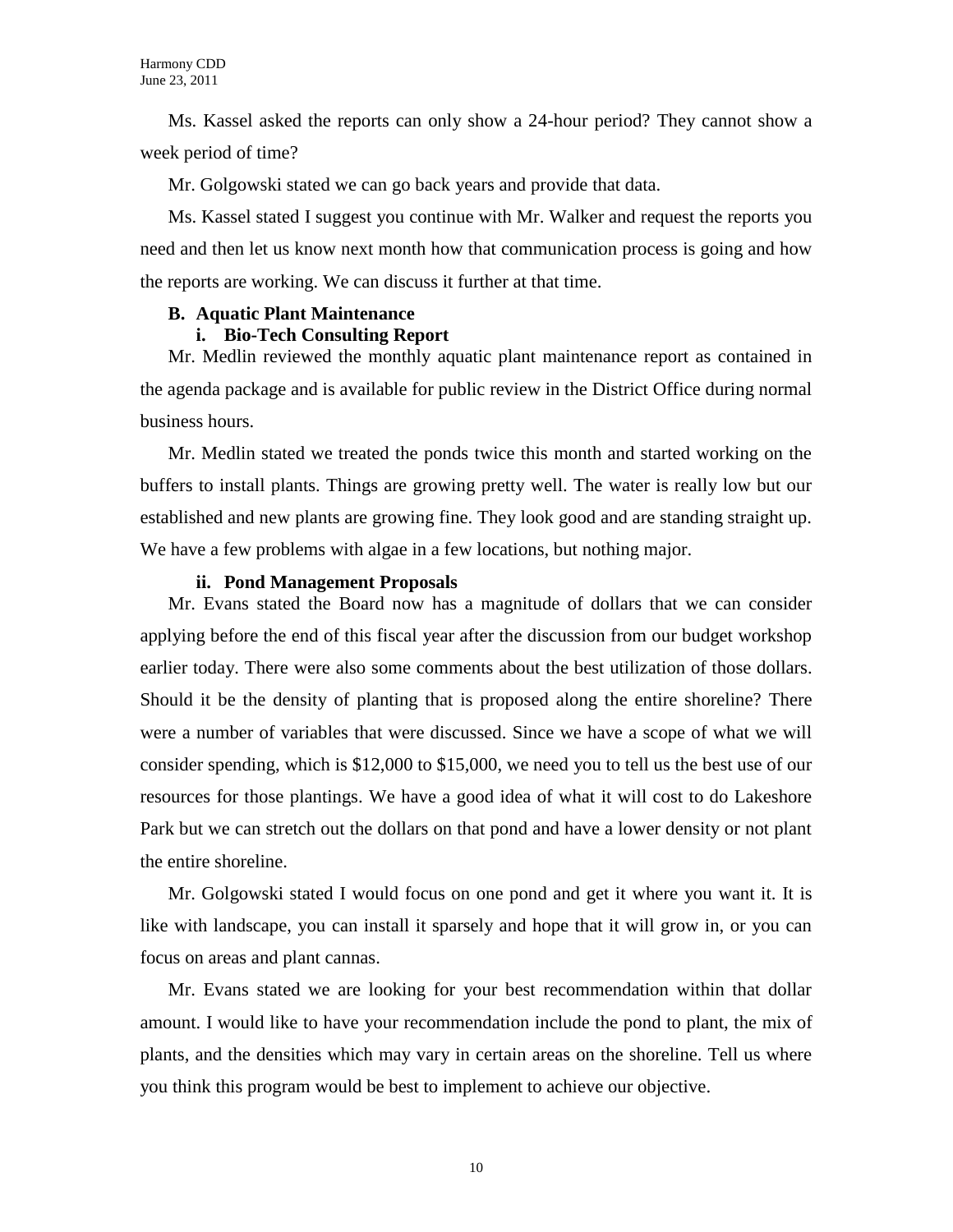Mr. Golgowski stated I would focus on that pond at Lakeshore Park. I would not plant the entire shoreline but I cannot tell you at this moment which areas need planting.

Mr. Berube stated it is 4,000 linear feet. We need to allow areas for ingress and egress for wildlife and a boat, so I estimate about 500 feet would not need to be planted due to various plants that are already there. That leaves about 3,500 feet to plant at \$4 per foot for a total of \$14,000.

Mr. Evans stated that is within that target range. We have a scope of what we want to pursue. Before we really did not know the magnitude and discussed maybe \$1,500 or \$2,000. What we really want is a proposal within that dollar range.

Mr. Berube asked is our estimation of 3,500 linear feet accurate? When we scale this up, since this price is based on 500-foot increments and we have seven increments of 500 feet, will this price be reduced or is this a fixed price?

Mr. Evans stated we want to achieve economies of scale, but now we have a much better idea of the scope.

Mr. Medlin stated we can pace off the plantings that are already in that pond. I think there is already a lot of coverage in the pond, maybe more than half. I do not know if that means we want to plant the bare areas really densely or if we want to double over on some of the plantings we have already done by perhaps adding a second or third row. There are a lot of different ways to look at planting this one pond.

Mr. Evans stated in the areas that are sparse, you may need to supplement those areas and there may be other areas that are totally bare that need many more plantings.

Mr. Berube stated I would suggest keeping in uniform. We have used Bio-Tech for a number of years and there is a certain trust factor where if you tell us how it will balance out and the associated price, I would believe that. If you pace it off to get this recommended density all the way around the pond and provide a price for that, I could accept that. I do not think we need an exact GPS drawing where every plant is going to be installed. I would like it to look rather uniform.

Mr. Medlin stated to get it to look like one of the ponds at the front, that will take years for the plants to grow. We master planned pond 27 with smaller plants and they had to re-establish themselves. So it will take a couple years for them to take off. If it was a different soil, they might grow faster. Every pond is a little different. It is hard for us to say that it will look great in a year or two because it might take longer.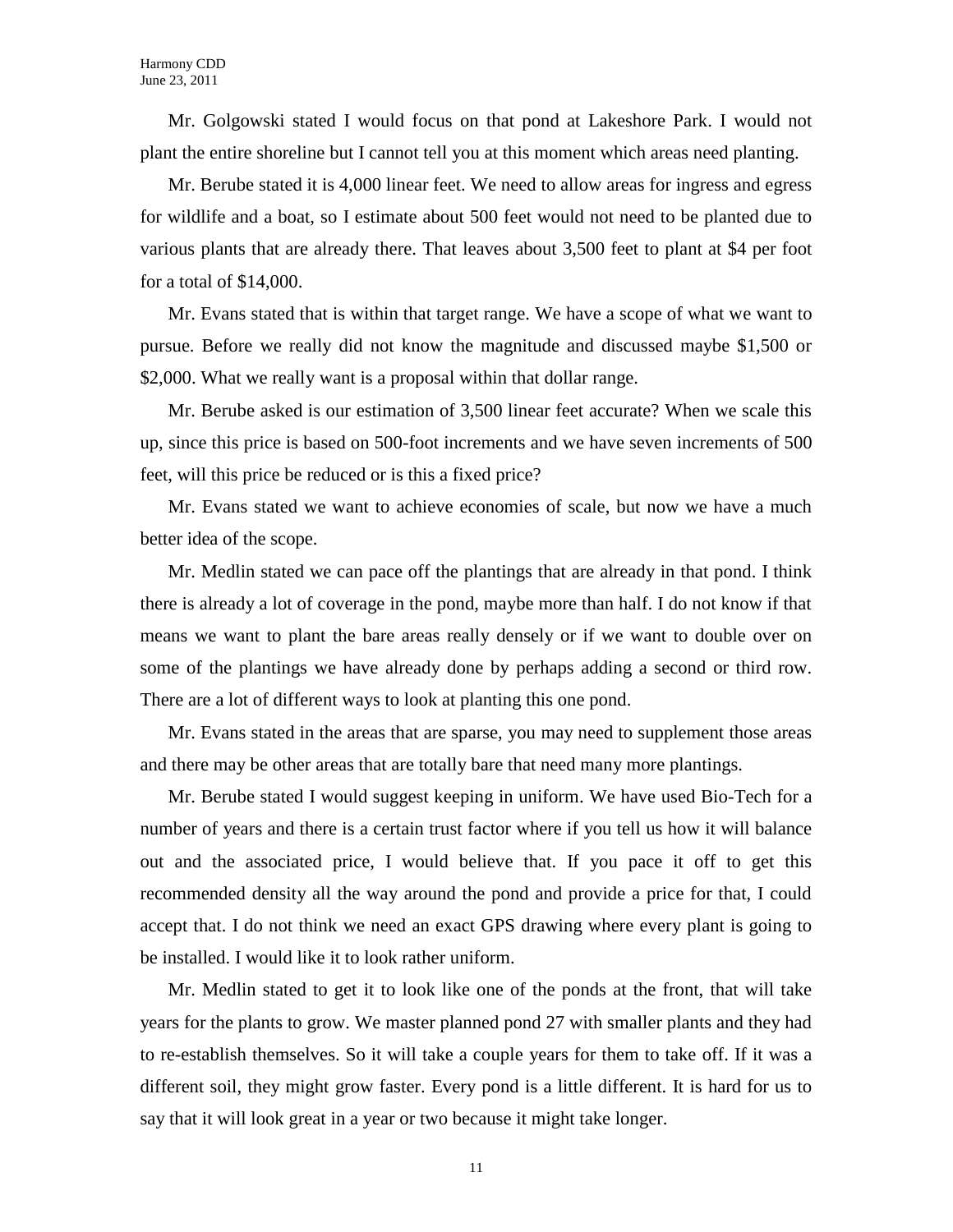Mr. Berube stated we understand that because we have the experience from what we already planted. We are asking for a proposal not to exceed \$15,000 for that pond and we would like to surround that pond with a mix, as close as you can get to our desired look, figuring in what is already established there. Perhaps we can have that proposal for next month. We would like to do this work before the end of the fiscal year.

Mr. Evans stated we want to do it before there is more water in the ponds and before October 1, 2011.

Mr. LeMenager stated if it is the right time to do it.

Mr. Medlin stated the existing plants are doing well right now. I am not sure if we should add new plants while the water keeps dropping. The others are doing well but they are somewhat established.

Mr. Berube asked is there a reason not to plant them in September? We do not know what the conditions will be at that time, but these plants are already growing somewhere out in the open when we receive them, so they are accustomed to the heat and dry conditions.

Mr. Medlin stated that is correct. They have a couple roots on them, which is all it takes to get them going again when we plant them back in the ground.

Mr. Berube asked is there a hazard in doing this work in September?

Mr. Medlin stated I will check with my staff.

Ms. Kassel stated \$12,000 to \$15,000 is a lot of money to spend on pond plantings. Granted, Long Pond is a very large pond and it could be the equivalent of three or four ponds elsewhere. One thing I want to state about these is that this proposal we received originally when we were discussing densities is not what Mr. Medlin is proposing or what Biosphere is proposing. This was actually for 60 plants in a 10-foot span, and he has just ruled out 24 of those plants, so now we are down to 36 plants from almost 60. What he is proposing at this price is not the density that we were considering originally. We are not getting proposals for what we requested. Also, one of the reasons we are doing this is to reduce our need for copper-based chemicals, hand removal and algae growth. We should leave enough of a cushion to possibly put in some kind of aeration system if we need it. How bad are the algae growth and the invasive plants in Long Pond?

Mr. Medlin stated right now that pond is looking pretty good. The only reason algae blooms are associated with that pond is because the floating plants, such as spikerush and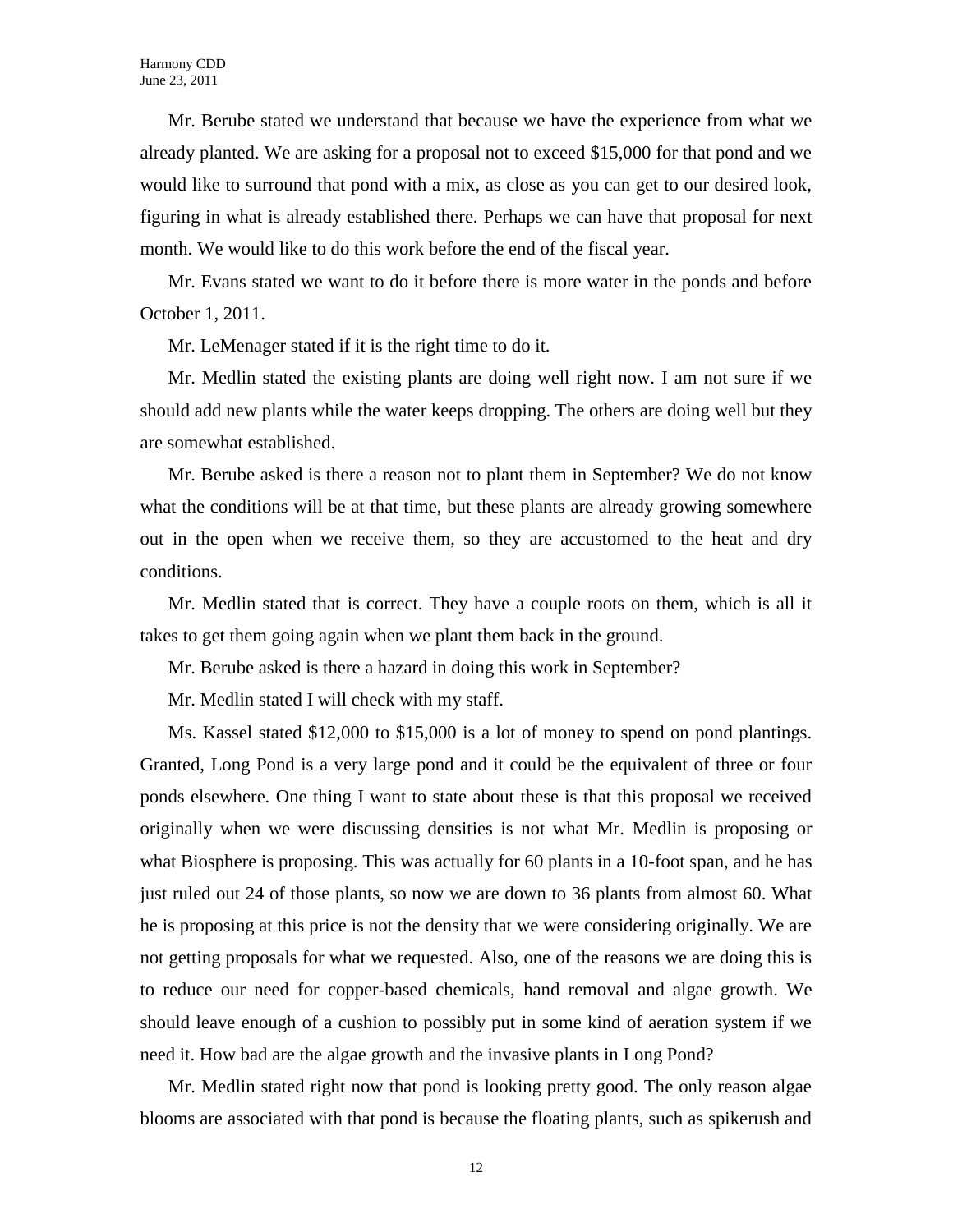bladderwort, burn in the sun since they sit on the top. When the pond is cleaned out, the pond is nice and the water is algae free. That pond is probably not a good candidate for aeration, but it can be tested to confirm that.

Ms. Kassel stated my points are that (1) we did not receive what we requested in terms of proposals and (2) it seems like \$12,000 to \$15,000 for one pond for plantings is a lot to spend in one year. It depends on what we are going to do with it. If we are going to spend all that money on one pond in one year, I would like to have a better idea what that is going to look like, how much we really need to leave open and now many linear feet we really need to plant.

Mr. Berube stated the way I read Biosphere's proposal is 1,250 plants for 500 feet. Bio-Tech's proposal is 1,500 plants for 500 feet.

Ms. Kassel stated that is correct. The plan where we asked for an equivalent estimate was for six plants per foot, not three plants per foot.

Mr. LeMenager stated I echo what Ms. Kassel mentioned. Spending \$12,000 to \$15,000 on one pond is a lot of money. Part of it is that we are a little impatient. We discussed this in the workshop where there are a few places where plants are really growing. We only started this planting program two years ago.

Ms. Kassel stated we have actually been planting ponds with the help of residents for six or seven years.

Mr. LeMenager stated it just takes time.

Mr. Berube stated we are anticipating spending \$12,000 to \$15,000. Until someone goes down there and sees exactly what it will take to surround that pond, we are speculating. The cost might be much less.

Mr. Evans stated we defined the scope of magnitude in which we would be willing to spend this money so that Mr. Medlin can provide an appropriate proposal. We narrowed it down and we want to know what we can do within \$12,000 to \$15,000 on that pond. We might modify it up or down.

Ms. Kassel asked can we rephrase the request to be less than that cost range?

Mr. Berube stated we will request that he provide a proposal for the lower end of the range.

Mr. Evans stated we need to consider value.

Mr. Berube stated that pond will be our model for moving forward.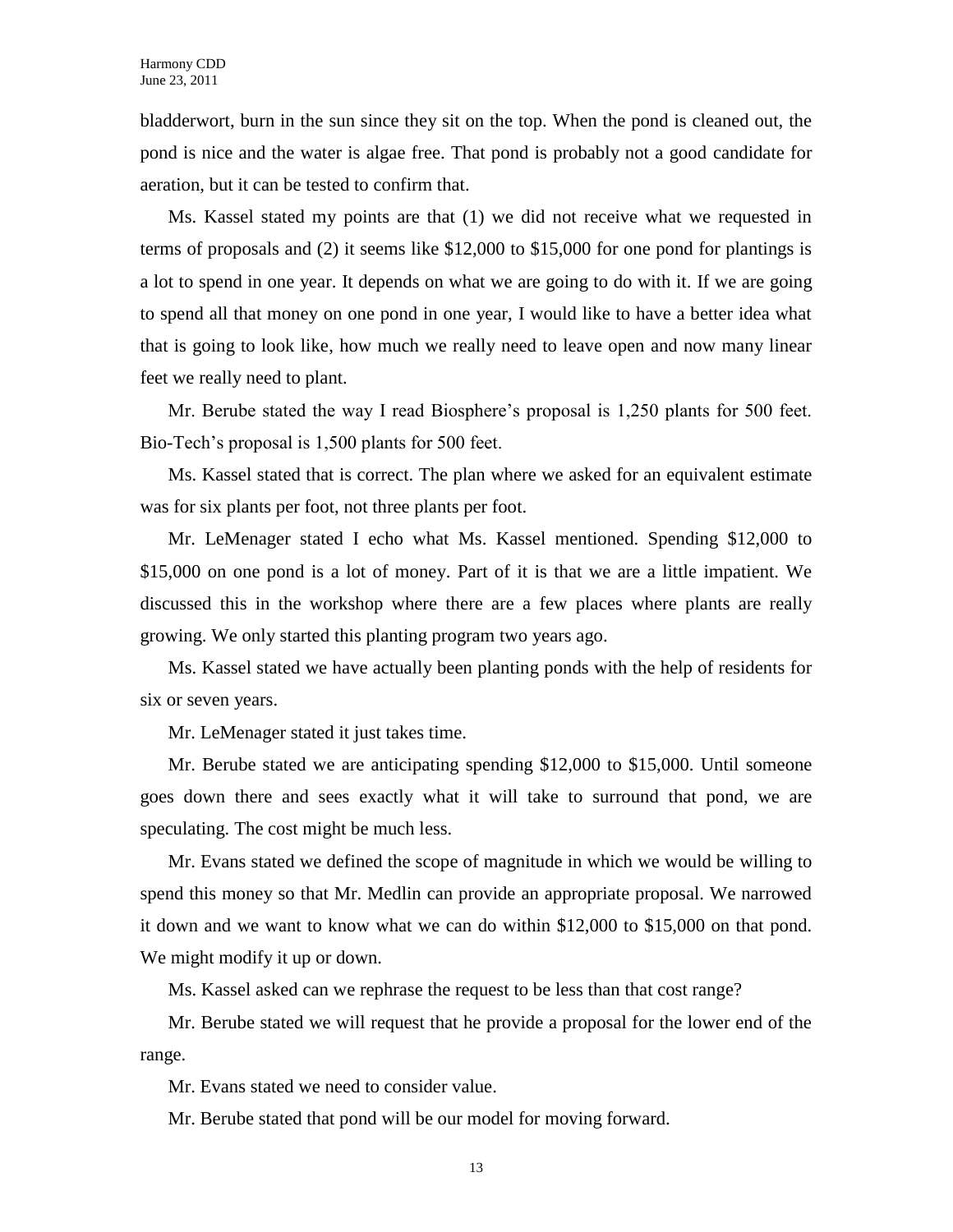Mr. Medlin asked do you want it to be the finished appearance when it is planted or do you want to allow for growing time?

Mr. Berube stated there will be growing time.

Ms. Kassel stated we figure it will take at least two or three years before it looks filled in, but it will not take 10 or 15 years.

#### **C. Dockmaster/Field Manager – Buck Lake Boat Use Report**

Mr. Belieff reviewed the monthly boat report as contained in the agenda package and is available for public review in the District Office during normal business hours.

Mr. LeMenager asked has anyone used the solar boat?

Mr. Belieff stated no but I did take someone on a tour in it.

Mr. Berube stated our article has not yet made the Harmony Notes.

## **FOURTH ORDER OF BUSINESS District Manager's Report**

### **A. Financial Statements**

Mr. Moyer reviewed the financial statements, which are included in the agenda package and available for public review in the District Office during normal business hours.

Mr. Moyer stated due to the tax certificate sales, for all practical purposes, we received 100% of our non-ad valorem assessments. We reviewed much of the financial information earlier this afternoon during your budget workshop.

### **B. Invoice Approval #134 and Check Run Summary**

Mr. Moyer reviewed the invoices and check summary, which are included in the agenda package and available for public review in the District Office during normal business hours, and requested approval.

Mr. LeMenager stated on the invoice from the attorney, there was a charge for work they did on the sale of 2004 bonds. What was that?

Mr. Walls stated it looked like they were responding to the secondary market where some people called them

Mr. vanAssenderp stated I received a call from an investor wanting to know about collateral for your 2004 bonds. They were interested in purchasing some of the bonds from the initial bond investors. I explained to him there is no such thing. The bonds are amortized by the assessments, and the assessments are liened on the property. I will remove that as a charge but I did want to report that I had that conversation. You should know someone is trying to purchase bonds from one of the investors.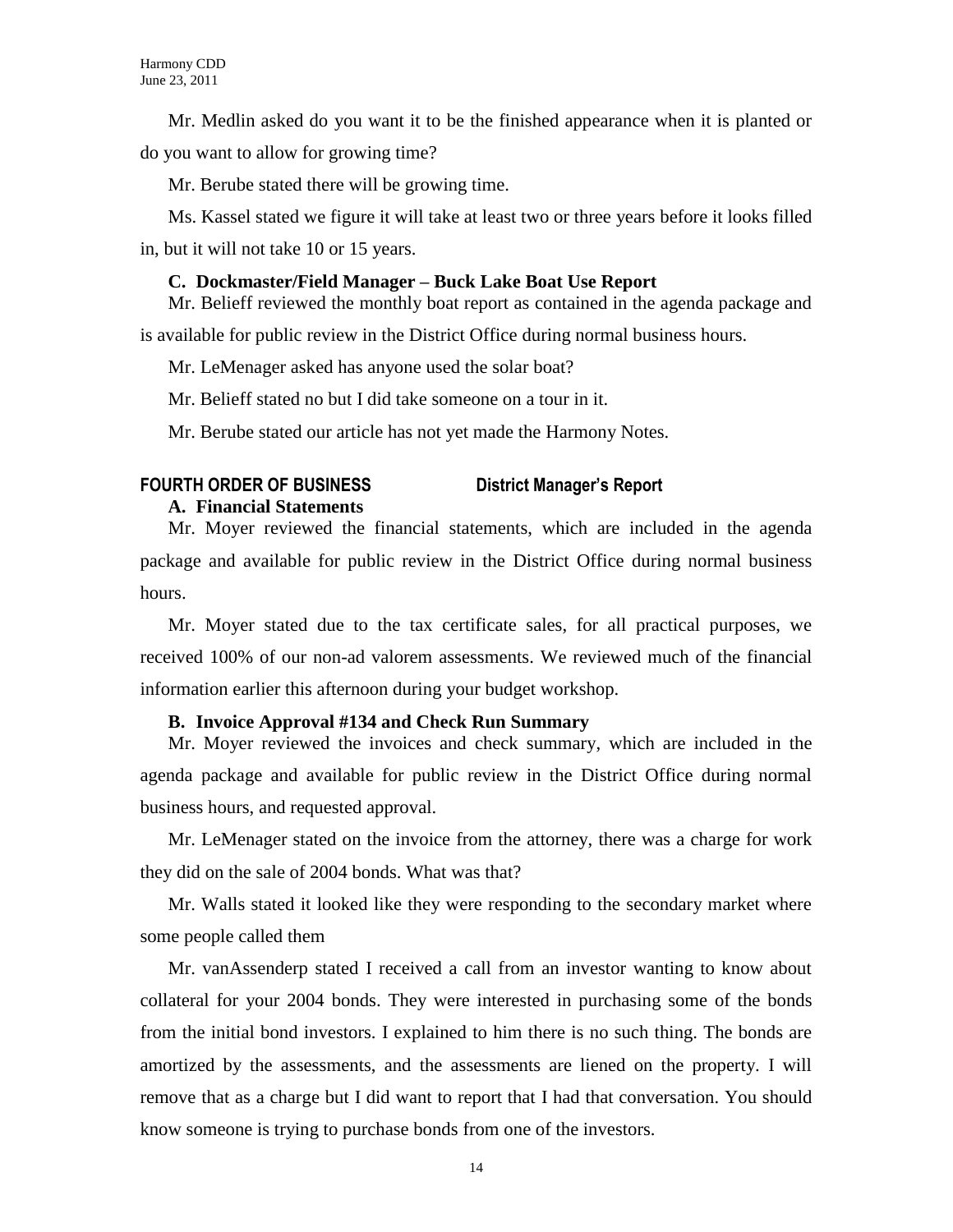Mr. Evans stated they called Mr. Boyd as well and were asking him to prepare exhibits and an analysis and make some certifications and representations until Mr. Boyd called me and asked what he should do. I told him not to do anything. If they are going to pay you, that is one thing, but you cannot make a representation about anything in this regard. They were trying to get you to do their due diligence for something they should be doing.

Ms. Kassel stated and make us pay for it.

Mr. vanAssenderp stated I wrote that I wanted to report on that item but I did not mean for it to be charged. I will resend the bill to Mr. Moyer deleting any reference to that item. I will always report anything that we do whether or not we charge you for it.

Mr. Berube stated I did not print the bill, but there were multiple entries for that item.

Mr. vanAssenderp stated I show everything that I do, but that was not supposed to be charged to you. It was supposed to be disclosed but not charged. If you would like to approve the invoice subject to removing those entries, I will send a corrected bill to Mr. Moyer.

> On MOTION by Mr. Walls, seconded by Mr. LeMenager, with all in favor, unanimous approval was given to the invoices as presented, with the corrections made to the Young vanAssenderp invoice, as discussed.

#### **C. Public Comments/Communication Log**

Mr. Moyer reviewed the complaint log as contained in the agenda package and available for public review in the District Office during normal business hours.

## **D. Authorization to Change Newspapers from the Orlando Sentinel to the Osceola News-Gazette**

Ms. Kassel stated it is still unclear to me. The information provided says that advertisements shall be placed in the portion of the newspaper where legal notices and classified advertisements appear. The publication shall be published at least five days per week unless the only newspaper in the County is published fewer than five days per week. The Osceola News-Gazette is published only two days per week.

Mr. Moyer stated the Orlando Sentinel is not published in Osceola County at all.

Ms. Kassel stated I understand; it is not published in Osceola County but it is circulated in Osceola County. So publication and circulation are two different things according to the Florida Statutes.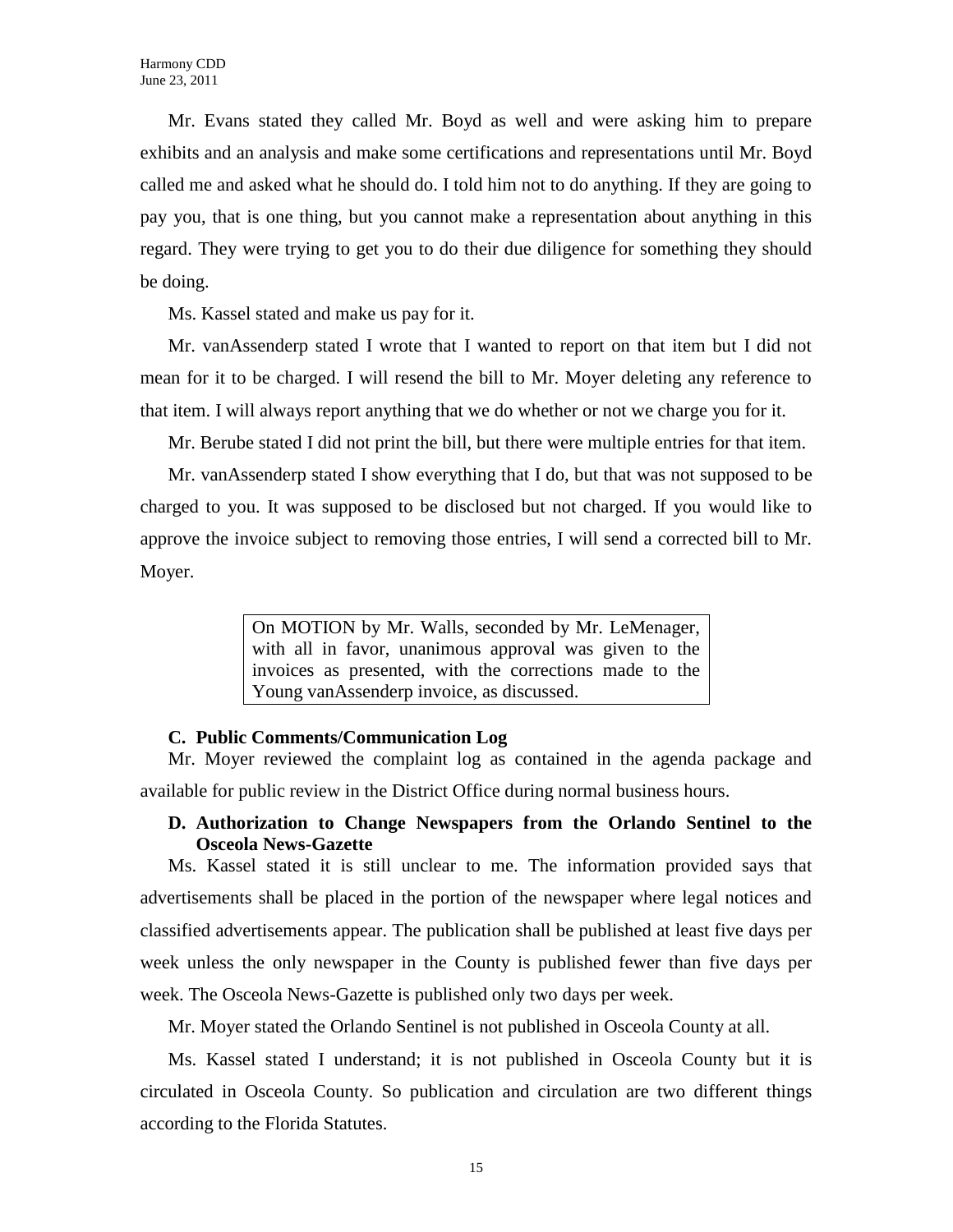Mr. Moyer stated that is correct.

Ms. Kassel asked therefore the Osceola News-Gazette is a qualified publication?

Mr. Berube stated yes. I read the memorandum and then called Mr. Tim Qualls to discuss it, asking if it was acceptable to publish in the Osceola News-Gazette, and he responded that it was.

Mr. Moyer stated Mr. Qualls will memorialize your actions by Resolution, but we will ask for a motion to make the change in newspapers for advertising.

> On MOTION by Mr. LeMenager, seconded by Mr. Walls, with all in favor, unanimous approval was given to advertise in the Osceola News-Gazette for all future newspaper advertisements.

## **E. Website Statistics**

Mr. Moyer reviewed the website statistics as contained in the agenda package and available for public review in the District Office during normal business hours.

Mr. Berube stated it is interesting to note some of the names that are searched for our website.

## **FIFTH ORDER OF BUSINESS Staff Reports**

## **A. Attorney**

Mr. vanAssenderp stated the Bill sponsored by Senator Dean did pass and became law when the Governor signed it. That Bill requires budgets for government agencies to be posted on websites at least two days prior to the budget hearing. I will ask Mr. Qualls to send you whatever new procedures will be required by this new law.

## **B. Engineer**

There being nothing to report, the next order of business followed.

### **C. Developer**

### **i. Doggie Pots**

Mr. Haskett stated the doggie pots that the Board approved a month or so ago have all been installed. To keep things symmetrical, we relocated all the new ones on Cat Brier along Long Park and we relocated the two or three existing ones in that area to the dog park itself. We put them in areas that are more accessible and they are at every entrance from the neighborhoods into Long Park. As Mr. Tome pointed out to me, the doggie pots were on the outside of the fence to the dog park, so when you are in the park, you would need to go all the way back out if you forgot to bring your supplies. These are now inside the dog parks where they should be.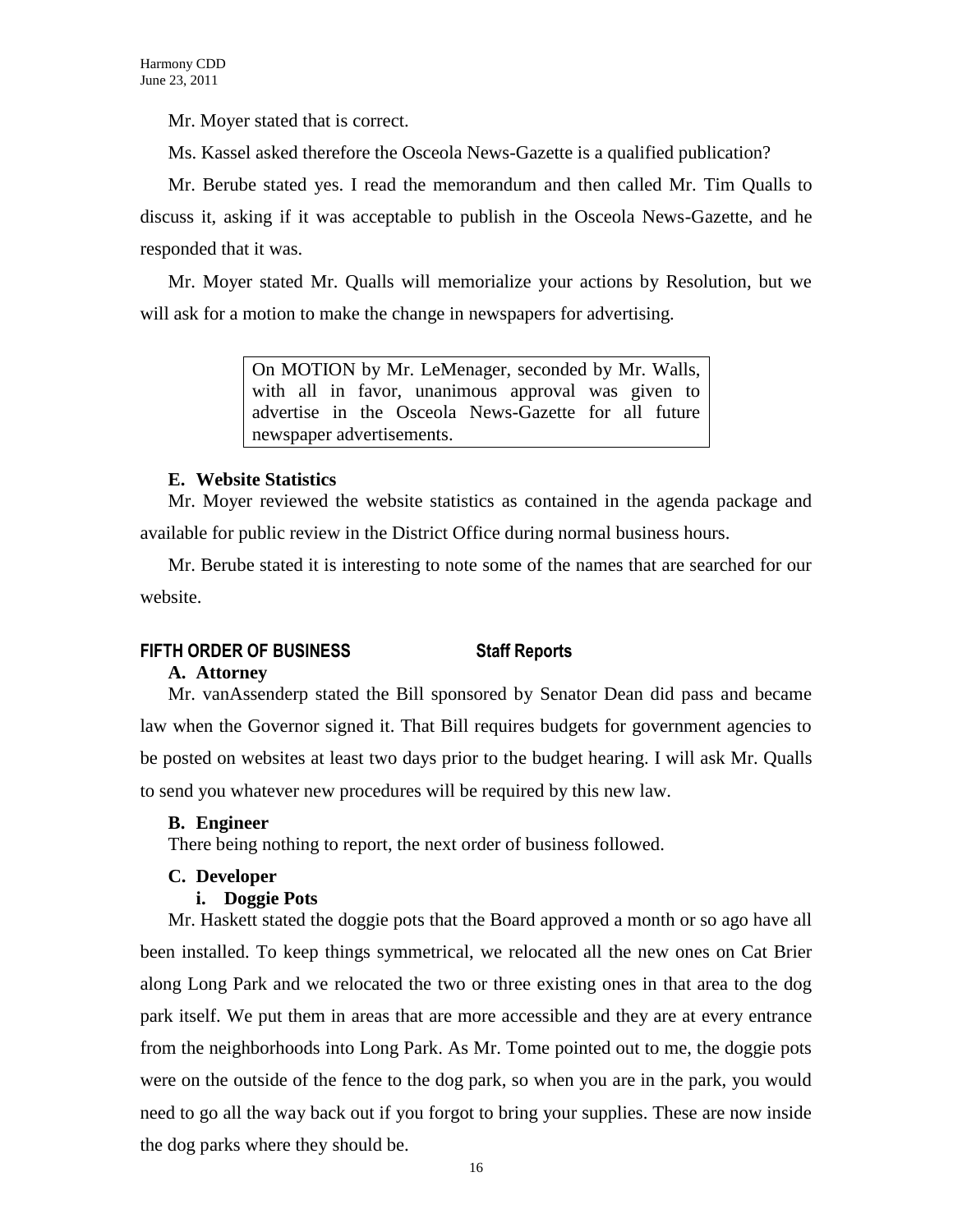Ms. Kassel stated the problem with the one in the large park is because it is closer to the benches, between May and September, the smell is very powerful. The farther away from the benches, the better. In the smaller dog park, the benches are pretty far away from the doggie pot, so we will see what happens in the large dog park.

#### **ii. Drinking Fountains**

Mr. Tome stated there are two drinking fountains in the large dog park and the valves are sticking since they are older. We are doing maintenance on them but I recommend replacing those. The last one we purchased for Central Bark was \$2,400. They do make different types. We need to make sure they are ADA accessible, and I will provide some recommendations and proposals to the Board at a future meeting.

#### **iii. Access Card Registration**

Mr. Haskett stated we had 24 residents register for the new access cards at our Flag Day event. I believe we are looking to have our first main registration day on Saturday, July 9, 2011, which works for Ms. Tschinkel to come back and register more people. The sooner everyone is registered, the sooner we can switch to the new card readers. All of the equipment is installed. When we have about 90% of our residents registered, then we can get rid of the locks and switch to the card reader.

Mr. Walls stated I recommend putting out signs and sending an e-blast to notify as many people as possible. I had no idea you were taking registrations for Flag Day.

Mr. Haskett stated we did not want to market it too heavily. It was a soft opening to make sure we were not forgetting anything.

Mr. LeMenager stated use a tripod for the camera. I think you will find that it will go faster, especially when you have hundreds of registrants.

Mr. Berube stated we originally allowed a 60-day window for free cards, so we need to address that.

Mr. Haskett stated I am thinking about a second registration day on a Saturday two weeks after July 9.

Mr. Berube stated we discussed providing several registration events for residents within a 60-day period and on the  $61<sup>st</sup>$  day, the locks are removed and anyone else has to get their card in Celebration.

Mr. Haskett stated we planned two weeks after July 9, and shortly after that second registration will be another Board meeting. You can decide at that time if we have enough to have a third registration or to switch the locks.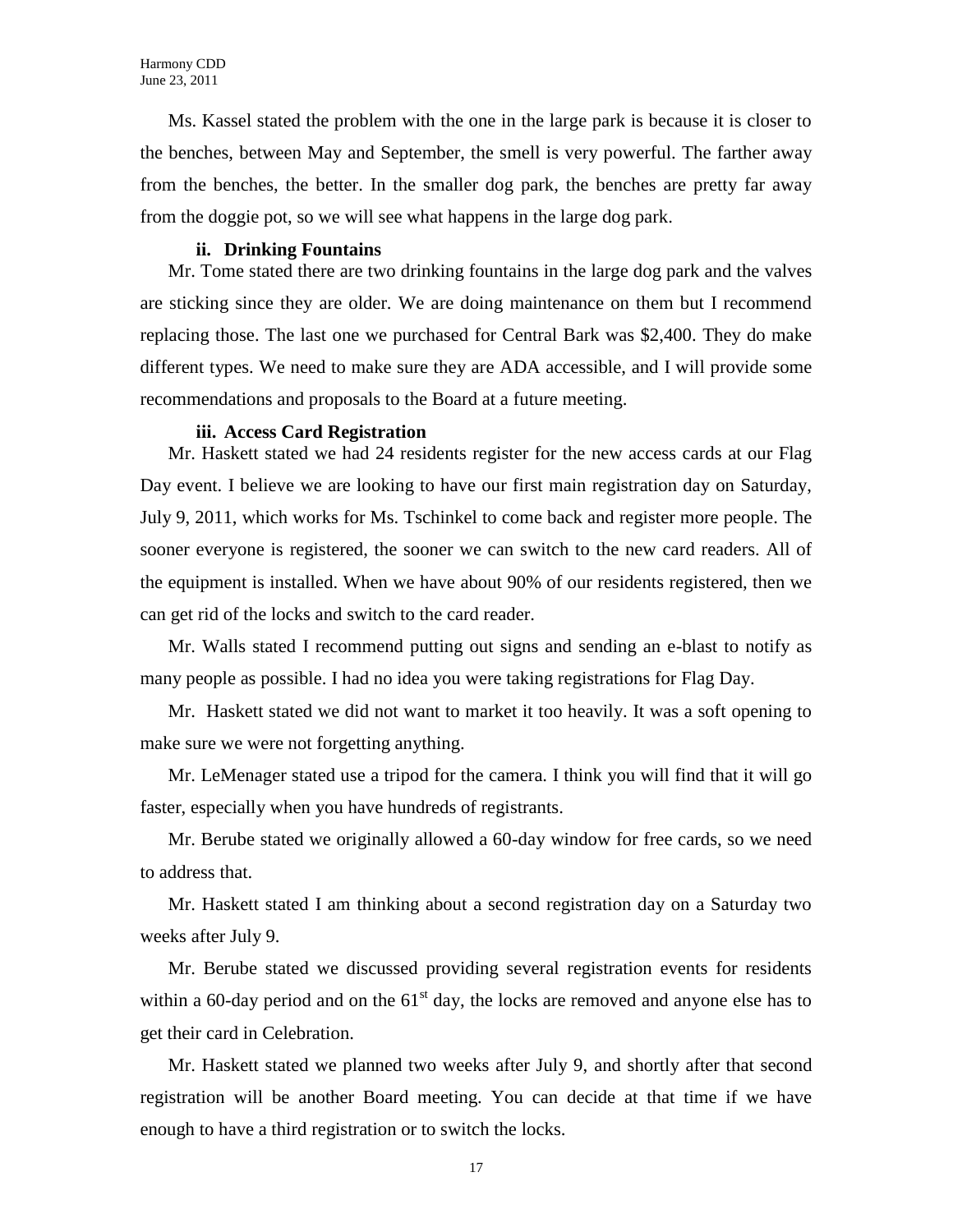#### **iv. Lakeshore Park**

Mr. LeMenager asked what is going on with the thinning of the underbrush at Lakeshore Park? Is any of that on our property?

Mr. Haskett stated no, it is all on Birchwood's private property.

Mr. Golgowski stated one location had been thinned once before but it had grown up again. We had the South Florida Water Management District regulate such things and the concept is to simply open up through the trees so you can see the lake at certain points. A big value of the lake is many people are using it. A lot of people do not know it is there. We are limited in the size of diameter tree that we can remove, so it is the younger, thinner trees and pines. It is intended to replicate what would happen in a fire where you lose the less mature trees.

#### **v. No Fishing Signs**

Mr. Golgowski stated I received approval on the language from the attorney. I have not ordered them yet since I was out of town for a little while. We want to have them commercially printed so they will be more durable, installed on a substantial post probably in concrete in the ground. The cost might be \$75. To keep the 500-foot spacing around the ponds, we will need 33 of them for all of the District's ponds.

Mr. Berube stated that is \$2,500.

Mr. LeMenager stated I do not think we need to put signs at all of the District's ponds. The key pond that I think we want to do as quickly as possible is the one behind Bracken Fern. I do not think there is any disagreement among all of us to sign that pond first. When it comes time to sign other ponds, we can decide that later, not now. I do not think we need the signs now on all six ponds. I am in complete agreement to do what we need for the residents on Bracken Fern.

Mr. Evans asked will there be a proposal for the next meeting?

Mr. Golgowski stated yes, unless the Board is comfortable authorizing signs for the Bracken Fern pond now.

Mr. Evans stated the developer wants to replicate the same sign to continue the nuances so they are consistent. The developer wants to put signs on some of their ponds and the golf course ponds.

Mr. LeMenager stated I have no problem right now in authorizing Mr. Golgowski to put signs on the pond at Bracken Fern.

Mr. Walls stated I would like to see the actual sign first.

18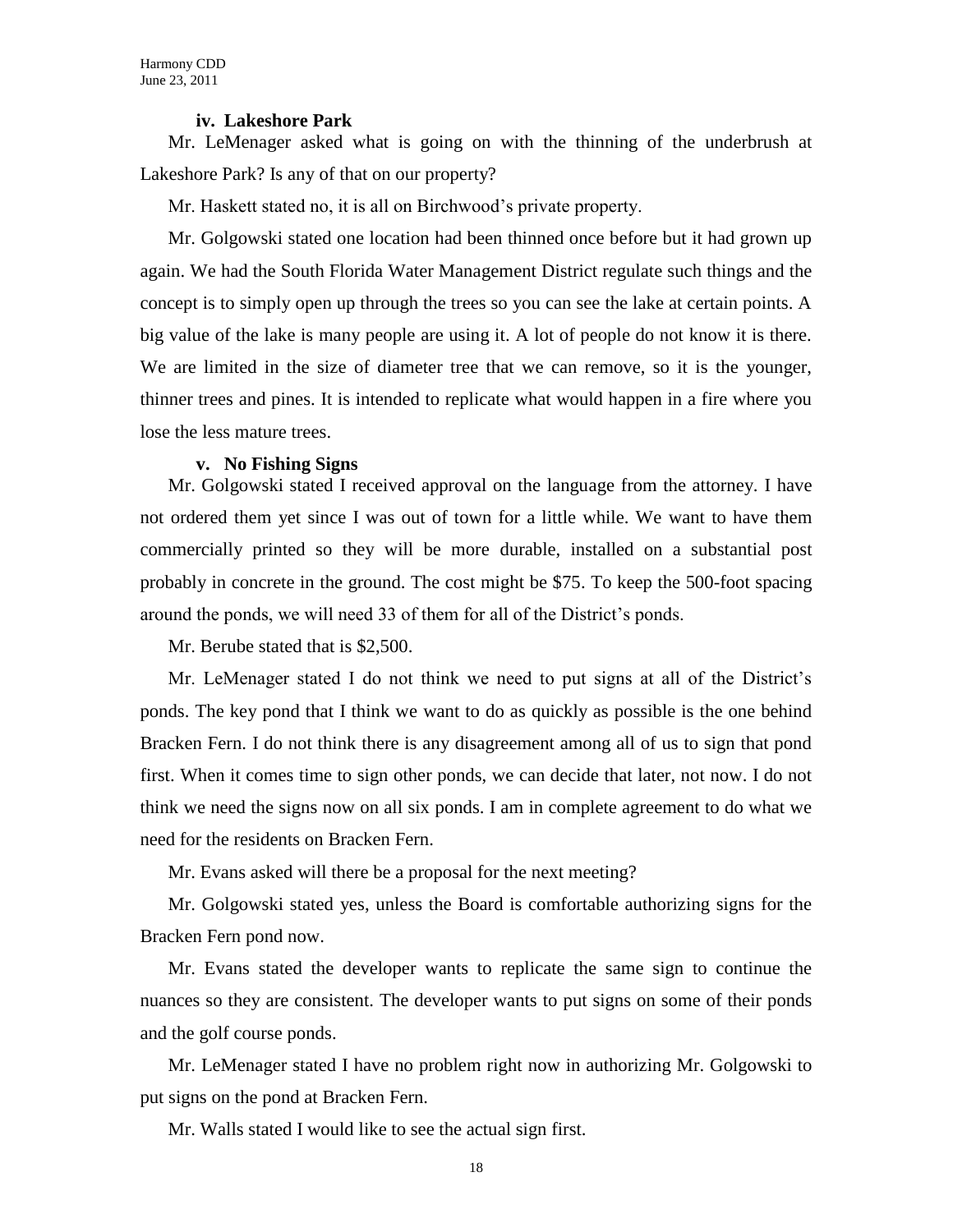Mr. Berube asked how many signs will we need at Bracken Fern? Eight?

Mr. LeMenager stated it is a fairly large pond and goes quite a ways back.

Mr. Berube stated I understand but we have 500 linear feet or where it goes around a corner, and I estimated eight signs.

Mr. Golgowski stated the perimeter is 1,950 feet, which is four signs.

Mr. Berube stated there is a requirement for corners. We need to be sure we comply.

Mr. Evans stated if we are going to post one pond, we should post them all. We passed the rules for no fishing, and all they are going to do is go from one pond to another.

Ms. Kassel stated that is correct. They will say that it is posted at one pond but not at another, which means they can fish there.

Mr. Berube stated that may be, but I would be willing to wait and see what happens. I do not want to go crazy with signs. We already have them everywhere.

Mr. Walls stated I agree.

Mr. LeMenager stated I have no problem authorizing Mr. Golgowski to take care of the Bracken Fern pond. We keep seeing emails from the residents about people using it.

Mr. Evans asked are there any economies of scale for the sign printing?

Mr. Golgowski stated I do not have any price estimates yet.

Mr. Evans stated I will ask Mr. Golgowski to provide a sign and pricing for next month's meeting and we can finalize it and authorize their installation.

#### **vi. Luke Brothers Tree Nursery**

Mr. Berube stated the tree nursery appears to have 50 or 60 trees. Are these the remainder of the trees we purchased in bulk?

Mr. Haskett stated yes.

Mr. Berube stated some of them look like they could use more water. A few might be beyond help. Things happen and we had a designated location for many of those trees. I thought we had another designated location for more.

Mr. Haskett stated some of them are trees that we have taken off the developer's property and they were taken to that nursery area to try to nurse then back to health. Some of those you see might be ones that we are giving a chance to make it. This heat has taken its toll on a few of them.

Mr. Berube stated maybe having them back there is not the best place for them if we can find a place to plant them.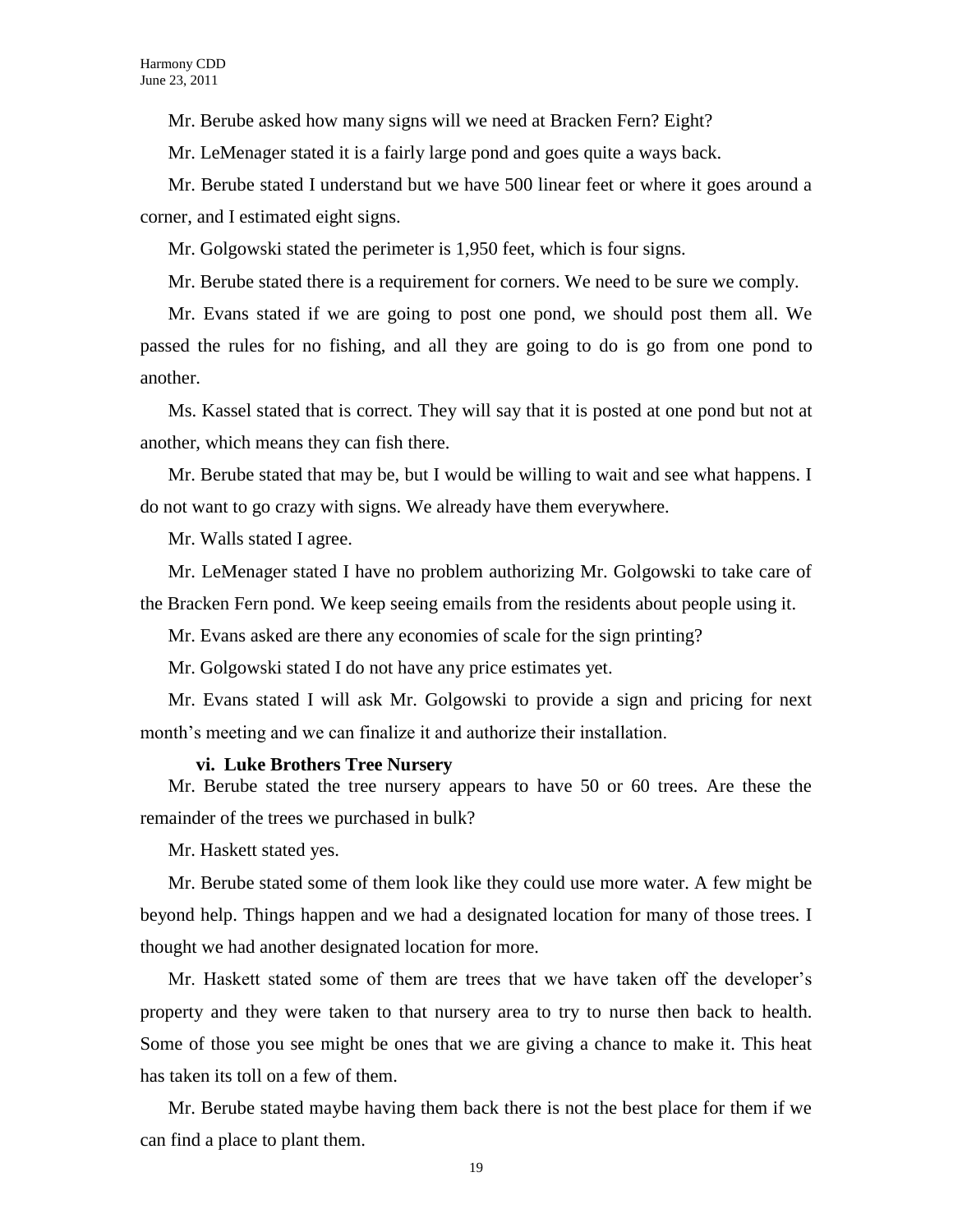Mr. Haskett stated I would like to see them be a little healthier before they are put out in public areas.

Mr. Berube stated I agree.

#### **vii. Luke Brothers Invoices**

Mr. Berube stated there were some invoices this month that looked different than ones in previous months having to do with spray nozzles. It is unusual for us to install spray nozzles. At first I thought it was part of the monthly monitoring and maintenance of the irrigation system, presuming they were broken.

Mr. Haskett stated I have discussed this with Mr. McMillan. Because of the drought conditions, I had him change out the nozzles to a larger gallon capacity. Some have been plugged up with shell. You all should check your systems as well because the little screens get pitted up and the shell comes up and can damage your nozzles. They billed for a few of them but I told them they would not be paid because that service is included within their scope of work. Things are being negotiated in the background but the ones included in the agenda package are legitimate expenses.

Mr. Berube stated I have no question about that. It is just unusual. I saw the scope of work that was done on Bear Grass Road. I understand what took place with the wrong pipe. There is a note to bill this back to Toho Water Authority. Is that probably a useless exercise

Mr. Haskett stated yes. It took a while to figure that one out. That park near the alley on Bear Grass Road had been struggling. The water line was run through from Primrose Willow all the way back to this alley park, which should not have been installed that way but it was originally. The home owner on that lot installed a propane tank and somehow pinched the water pipe. That is why the pressure went down and why it is all dug up. My reaction is that it was not our fault and it was Toho's responsibility to repair. The water line that was originally installed was within three feet of the house's foundation was not in our right-of-way; it was private property so I lost that argument with Toho. Luke Brothers has since put in a new water line. Toho did not charge for resetting the meter. Everything is back up and running at the correct pressure.

Mr. Berube asked our water line was in someone else's property?

Mr. Haskett stated yes, it was a surprise to me as well.

Ms. Kassel stated since it was not Toho's responsibility, then the CDD ends up having to pay for it.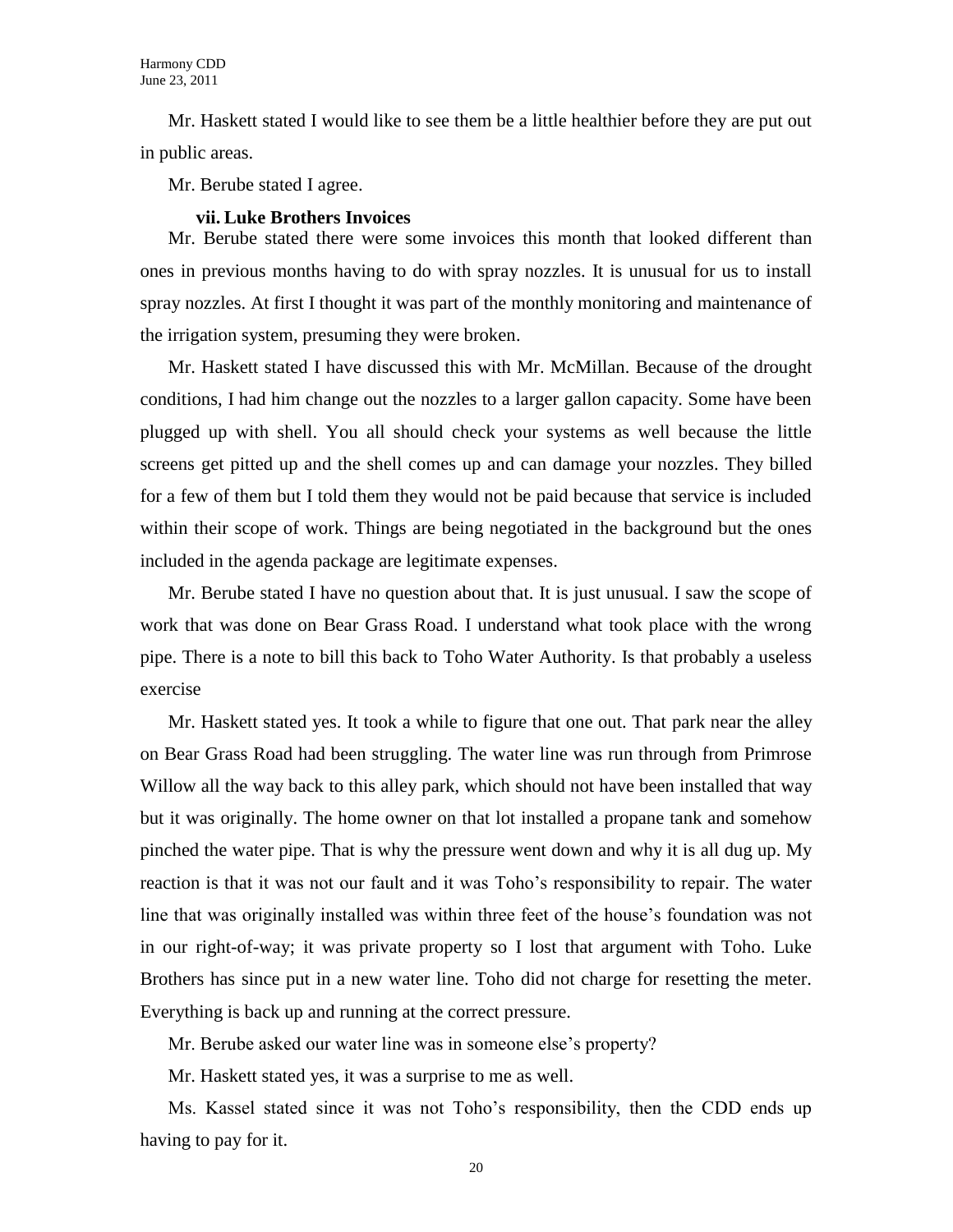Mr. Berube stated it was only \$150 but I noticed the note on the invoice.

#### **SIXTH ORDER OF BUSINESS Supervisor Requests**

Mr. LeMenager stated on the shell path that the developer installed between the dog parks and Schoolhouse Road, unfortunately, the portion that is immediately next to the dog park is in the shade and is always muddy. Kids ride their bicycles through it and there are huge tire marks. Where it dries in the sun is fine, but that section, maybe 300 to 400 feet. It is where it used to be the dog park and it does not dry out very well. Anytime there is rain, it is a challenge to walk through.

Mr. Haskett stated there could also be irrigation hitting that area. It should dry out after it rains, but I will check into it and make the necessary corrections.

Mr. Berube stated along Schoolhouse Road in front of the Lakeshore Park pond, there is a missing section of sidewalk of 1,000 feet. It seems to me that at some point, the sidewalk should be connected and completed.

Ms. Kassel asked is there a reason why it was not installed there?

Mr. Haskett stated that was part of Lakeshore Park phase 2 improvements that slipped off our schedule.

Mr. Evans stated I think we ran out of money.

Ms. Kassel asked what about the capital projects fund?

Mr. Berube stated I discussed this with Mr. Boyd. It is 1,000 feet of sidewalk and it is about \$12,000 to install it four feet wide. If we are going to consider this, we need to add more than that, but he said that is their estimate. We should be able to get it done for considerably less than that. There is a slope to the land where the sidewalk is going, so I think we need to consider \$15,000 to \$18,000. I do not know how we pay for it. I was thinking of the capital projects fund, but I guess that cannot be used in that section. I bring this up for discussion because I think it is a worthwhile addition.

Mr. Walls stated I like it the way it is. I take my kids there all the time and I like going off the sidewalk. The grass is always cut so you are not walking through tall weeds.

Mr. Berube stated I will not argue that point, except that we have a section of sidewalk that is missing. Some people walk in the grass and some people step out into the street. If we have sidewalks in the rest of the community, then we ought to have one there. It is the only one that is missing except for empty lots. My second item is the Lakeshore Park playground. We have all this equipment for kids to play on but we have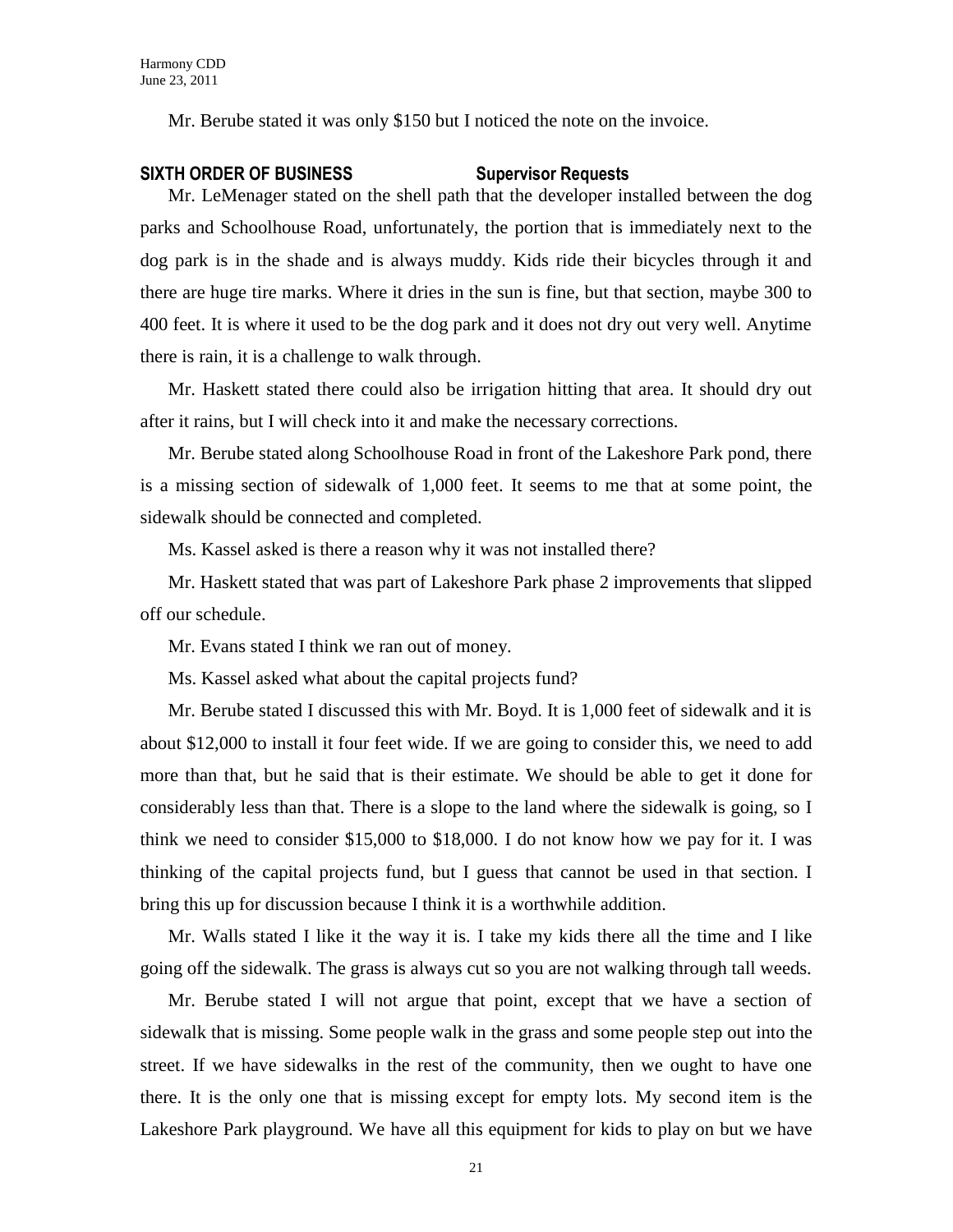no shade. For most of the summer, even the spring and fall, that equipment is hot enough that kids cannot play on it because it burns you to the touch. I am thinking of a shade structure over that playground equipment. My rough estimate is that will cost \$20,000, but I think that is a worthwhile addition, as well. We have all this playground equipment siting there in the summertime and unless you go out there early in the morning or later in the evening, it is virtually unusable. I have no idea how we pay for this and we already had our budget workshop.

Mr. LeMenager stated we can still discuss changes to the budget for two more meetings.

Mr. Berube asked is the sidewalk a worthwhile project?

Mr. LeMenager stated at next month's meeting, we will have another draft of the budget and we can discuss it at that time. I like both ideas and I agree that it looks like the sidewalk is missing.

Ms. Kassel stated it does look like it is missing.

Mr. Evans stated I agree with Mr. LeMenager to wait and see where the budget numbers fall. We made a lot of changes to it. If we made enough savings, we can discuss these ideas further.

## **SEVENTH ORDER OF BUSINESS Audience Comments**

A Resident stated the Board for Ashley Park was trying to get in touch with residents to try to encourage them to pay their delinquencies. What they did was to disconnect their cable and internet connection. We sent them a notice and gave them an opportunity to reply. If they did not, then we contacted BrightHouse to disconnect their cable. Recently we had a resident who owed \$15,000 in fees. When we disconnected their cable, they contacted us and now we are working on a payment plan. That strategy worked. Our Board wants to know if we can look at other amenities or facilities that our owners are abusing, like the pools, if we can work with the CDD to do something similar by limiting their access to the pools.

Mr. Evans stated these are two totally unrelated issues. Their access to these facilities is paid through their non-ad valorem assessments on the tax bill. If they do not pay their property taxes, then a tax certificate is issued and those funds are being collected. Even if they are not paying their HOA or condominium fees, they are still in good standing with the CDD unless they breach the District's rules and policies. In that case, we can limit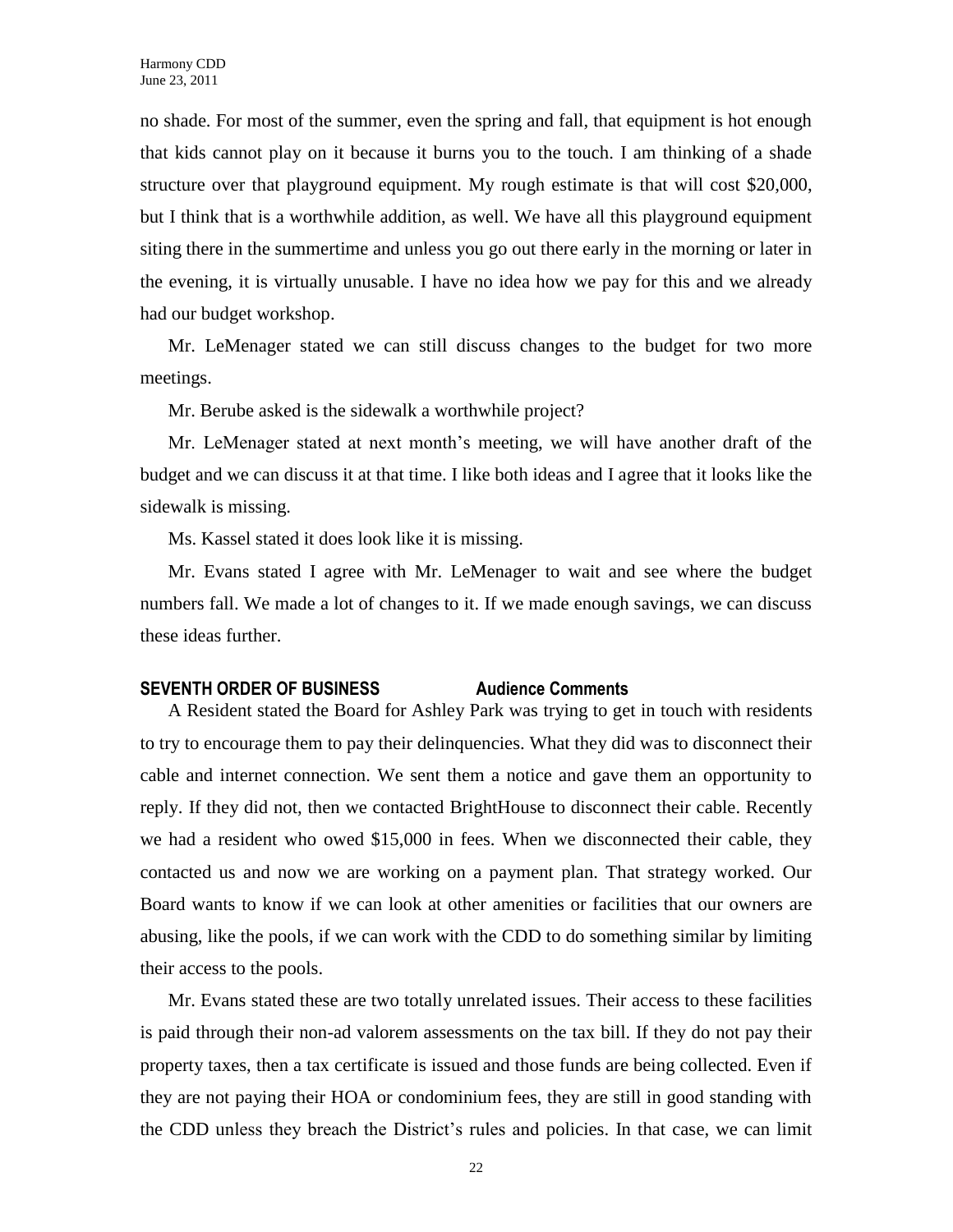their access to our facilities, but we cannot penalize them on public property because of a private matter.

Ms. Kassel stated we would love to help you but we cannot.

Mr. David Leeman stated on the irrigation issue, the monitoring company must have other customers. We cannot be their only customer, which means that they have rules and protocols for how they interact with their other customers and their landscape companies. It should be fairly easy to get Mr. Haskett, Mr. McMillan and Mr. Walker on the same page because they should already have that in place in dealing with their other customers. They should all talk to each other and learn how Mr. Walker does it with his other customers.

Mr. Evans stated I think that is where they are ending up. I think the challenge was that the software would not allow three people to access the information. I think they are going to do exactly as you described.

Mr. Leeman stated if they have other customers, they are obviously getting some value for their payments. There must be a way for us to receive that value before we get rid of them. As far as the pond plantings, I have to admit that I am dismayed that you are thinking of spending more than \$10,000 on one pond. If you spend \$12,000 on that pond, you might save \$500 a year on treatments for 24 years to break even. I have not heard anyone say that we need to really plant these ponds. You also have several other ponds that have nothing or very little plantings. Mr. Medlin already said that Long Pond is 50% covered. That occurred over five years, and we only installed a few plants in some areas, and it is already 50% covered. In my mind, that is not a good value for your money to plant a pond as a test to see how the rest will look eventually. It will be more valuable to plant the other ponds. I recall the first pond planting was \$3,600 and we received a lot of plants for that. There were not many installed but it looks pretty thick right now. It would be much more valuable and much better for the other ponds if we split up that money among all the ponds that need plantings. Not only that, there is still the option of using residents, like myself and others, who are willing to go dig up plants from some ponds and moving them to other ponds at a zero cost. They might not live as long as plantings for \$10,000, but all these other plantings were done for nothing and they are doing pretty good. Please reconsider spending that money. We might need it in the future. On the sidewalk issue, I have not heard any residents asking why the sidewalk is not there. At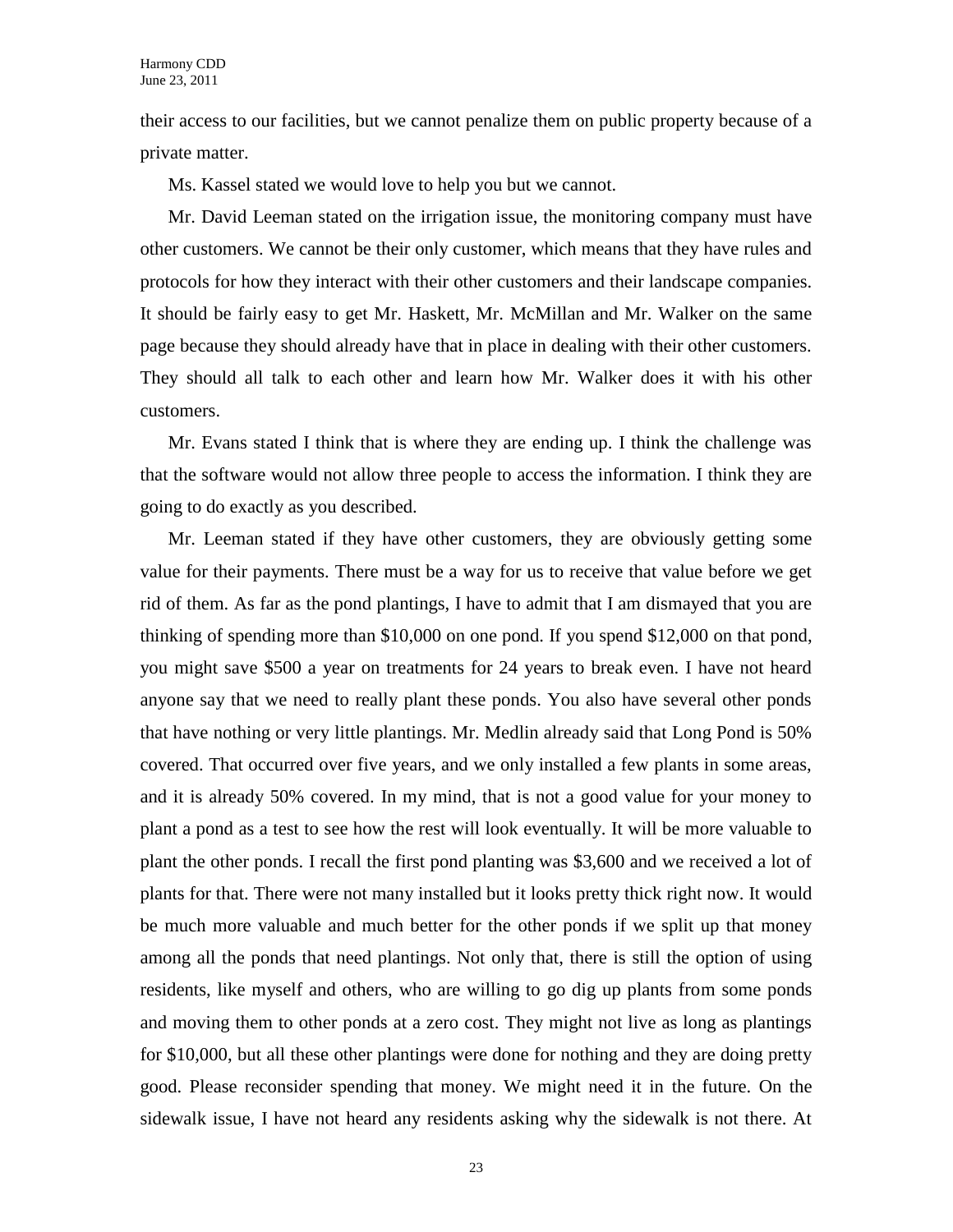least wait until someone complains. It is like fishing in the ponds. Now we know we have a problem and you can deal with it. No one cares about the sidewalk so let it go.

Mr. Berube stated the reason I raised the issue is because two people asked me about it.

Mr. LeMenager stated when we look at the budget, we will have only so much money. I tend to be in agreement with Mr. Leeman. Frankly, if we are going to spend \$12,000, it would be much better to build the sidewalk than to plant the ponds.

Mr. Evans stated we will receive proposals next month and we can evaluate all of them at that time.

A Resident asked have you all agreed that just the pond behind Bracken Fern will have No Fishing signs?

Ms. Kassel stated no. Mr. Golgowski offered an estimate of the cost of the signs at \$75 per sign and we will need 33 signs for all the District's ponds. Some of the Board members suggested that only the Bracken Fern pond should be signed and others of us said that if we are going to sign one pond, we should sign all the ponds at the same time. No decision has been made. Mr. Golgowski will provide a sample of the sign for us to look at and we will consider this item at the next Board meeting.

The Resident asked will the signs be enforceable?

Ms. Kassel stated yes.

Mr. Berube stated that is the point of these particular signs.

The Resident stated I see one young man throwing chickens in the ponds baiting the alligators.

Mr. Berube stated call the sheriff.

Mr. LeMenager stated that is against the laws of Florida.

Mr. Berube stated the Fish and Wildlife Commission (FWC) will respond to specific complaints like that, as well. Even without the No Trespassing signs, you can call FWC.

Mr. Walls stated that activity is illegal no matter what signs are or are not posted.

The Resident stated people must realize that alligators become aggressive in ponds where people fish but they do not always stay in those ponds. They go to ponds where there are no homes around it, like the golf course ponds. I would also like to say that I am in favor of plantings at my pond because it looks ugly. As far as I know, I may be one of the few people who has a service dog. There has been a major change in the Florida